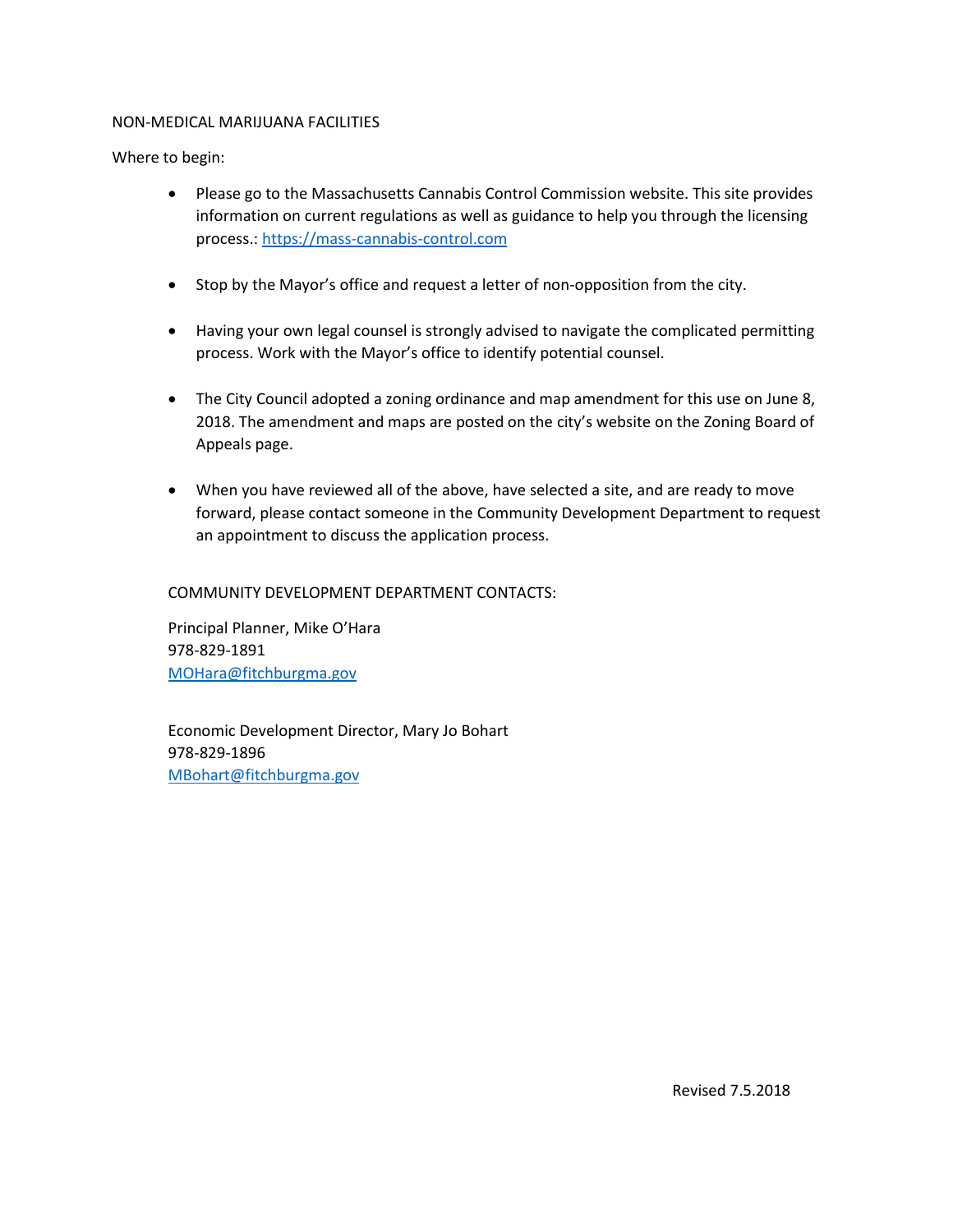### City of Fitchburg In the Year 2018 Publication of an Ordinance 31-2018 - Marijuana BE IT ORDAINED BY THE CITY COUNCIL OF THE CITY OF FITCHBURG, AS FOLLOWS;

#### **Section 181.65 - MARIJUANA ESTABLISHMENTS**

**181.651 Regulation.** G.L. c. 94G authorizes a system of state licensing for businesses engaging in the cultivation, testing, processing and manufacturing, and retail sales of non-medical marijuana, collectively referred to as Marijuana Establishments (MEs). G.L. c. 94G §3 allows cities to adopt ordinances that impose reasonable safeguards on the operation of non-medical marijuana establishments, provided they are not unreasonably impracticable and are not in conflict with the law. The special permit and site plan review requirements set forth in this Section shall be in addition to, and not in lieu of, any other licensing and permitting requirements imposed by any other federal, state, or local law.

**181.652 Purpose.** The purpose of this ordinance is to allow state-licensed MEs to exist in the City of Fitchburg in accordance with applicable state laws and regulations and impose reasonable safeguards to govern the time, place and manner of ME operations and any business dealing in Marijuana Accessories in such a way as to ensure public health, safety, well-being, and reduce undue impacts on the natural environment as it relates to cultivation, processing and manufacturing subject to the provisions of this Zoning Ordinance, M.G.L. c. 40A, M.G.L. c. 94G and any other applicable law. Therefore, this ordinance may permit MEs in locations suitable for lawful MEs where there is access to regional roadways, where they may be readily monitored by law enforcement for health and public safety purposes, and to minimize adverse impacts on adjacent properties, residential neighborhoods, historic districts, schools, playgrounds and other locations where minors congregate by regulating the siting, design, placement, operation security, and removal of MEs.

This Section is intended to coexist with the existing Section 181.64 regarding MMDs and **MMMs**.

**181.653 Definitions.** Where not expressly defined in the Zoning Ordinance, terms used in this Zoning Ordinance referring to non-medical use marijuana shall be interpreted as defined in G.L, c. 94G, as the same may be amended from time to time, and regulations issued by the Cannabis Control Commission (CCC). The following definitions, consistent with this expressed intent, shall apply in the interpretation and enforcement of this section:

- 1. "Marijuana Products", products that have been manufactured and contain marijuana or an extract from marijuana, including concentrated forms of marijuana and products composed of marijuana and other ingredients that are intended for non-medical use or consumption, including edible products, beverages, topical products, ointments, oils and tinctures.
- 2. "Marijuana Establishment" (ME), a Marijuana Cultivator, Independent testing laboratory, Marijuana Product Manufacturer, Marijuana Retailer or any other type of licensed nonmedical marijuana-related business.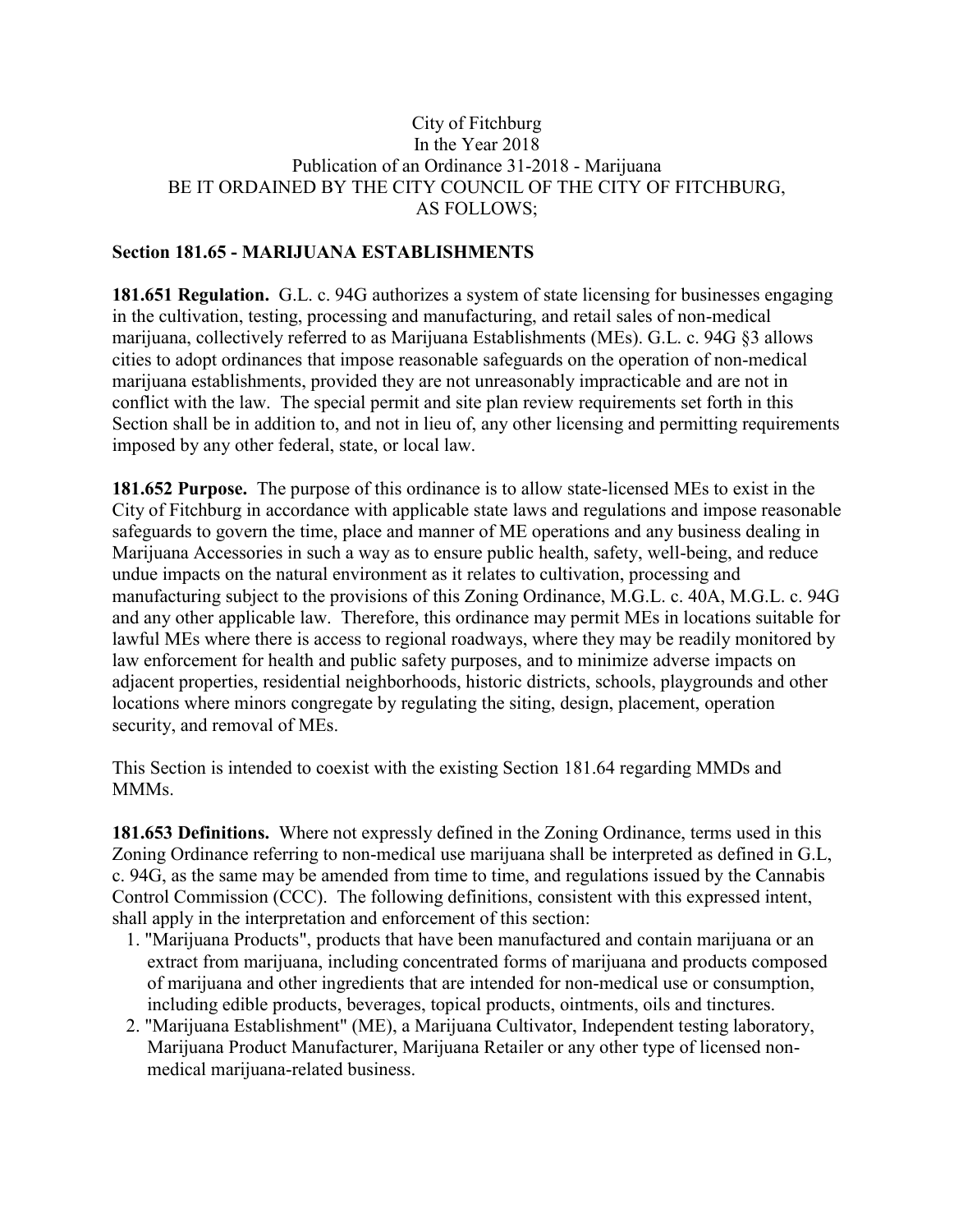- 3. "Marijuana Cultivator" (MC), an entity licensed to cultivate, process and package nonmedical marijuana, to deliver non-medical marijuana to ME's and to transfer marijuana to other ME's, but not to consumers. A Craft Marijuana Cultivator Cooperative performing a similar function shall be included within the definition of a MC.
- 4. "Marijuana Product Manufacturer" (MPM), an entity licensed to obtain, manufacture, process and package non-medical marijuana and marijuana products, to deliver non-medical marijuana and marijuana products to ME's and to transfer non-medical marijuana and marijuana products to other ME's, but not to consumers. A Craft Marijuana Cultivator Cooperative performing a similar function shall be included within the definition of a MPM.
- 5. "Marijuana Retailer" (MR), an entity licensed to purchase and deliver non-medical marijuana and marijuana products from ME's and to deliver, sell or otherwise transfer nonmedical marijuana and marijuana products to ME's and to consumers.
- 6. "Independent testing laboratory", a laboratory that is licensed by the CCC and is: (i) accredited to the most current International Organization for Standardization 17025 by a third-party accrediting body that is a signatory to the International Laboratory Accreditation Cooperation mutual recognition arrangement or that is otherwise approved by the CCC; (ii) independent financially from any medical marijuana treatment center or any licensee or ME for which it conducts a test; and (iii) qualified to test marijuana in compliance with regulations promulgated by the CCC pursuant to G.L. c. 94G.
- 7. "Experienced Operator," any MMD or MMM facilities, as defined by Section 181.64 of the Zoning Ordinance, having already received a special permit and site plan review approval by the City, prior to the passage of Section 181.65 of this Ordinance, which remain in good standing without violation of any ordinance, statute, or condition of their special permit.
- 8. "Moral Character" means the degree to which a person's history demonstrates honesty, fairness and respect for the rights of others and for conformance to the law, which may include consideration of whether an individual has:
	- a. Ever had a professional license denied, suspended or revoked;
	- b. Ever had a business license denied, suspended or revoked;
	- c. Ever had a marijuana-related business license denied, suspended, revoked, or placed on administrative hold, or was subjected to a fine for violation of a marijuana-related zoning ordinance;
	- d. Ever had a business temporarily or permanently closed for failure to comply with any tax, health, building, fire, zoning or safety law;
	- e. Ever had an administrative, civil or criminal finding of delinquency for failure to file or failure to pay employment, sales, property or use taxes;
	- f. Ever been convicted of a felony, sex offense, or other offense involving violence, distribution of controlled substances, excluding marijuana-related possession offenses, or other moral turpitude;
	- g. Within the previous sixty months been convicted of a misdemeanor or other offense involving the distribution of controlled substances, or driving under the influence of alcohol or other substance (DUI, OUI) convictions.

# **181.654 Prohibitions and Limitations.**

181.6541 It shall be unlawful for any person to operate a ME without obtaining a special permit and undergoing site plan approval pursuant to the requirements of this Ordinance, except as provided for an Experienced Operator.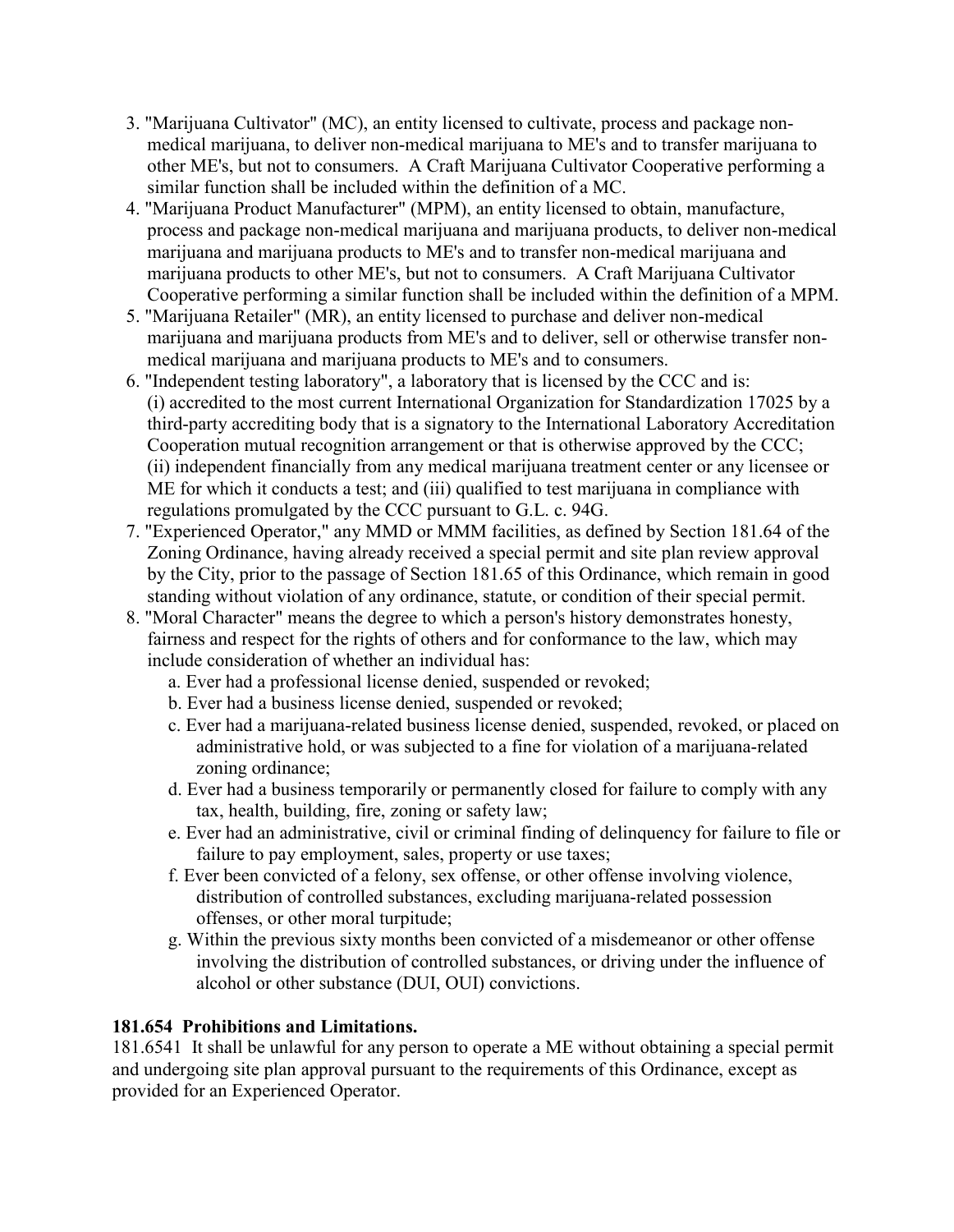181.6542 An Experienced Operator may operate a ME of the same type as the medical marijuana facility for which they have been granted a special permit and approved site plan review by the City without obtaining a new special permit, provided that the Experienced Operator must receive site plan approval for the new use as a ME, that the ME is located in the same facility for which the Experienced Operator received the prior special permit and site plan approval, and that the gross square footage of such facility is not increased by more than ten  $(10\%)$  percent.

181.6543 A separate special permit is required for each different ME detailed in section 181.653, above, or in the case of an Experienced Operator, a separate site plan review.

181.6544 As defined in G.L. c. 94G, the number of MRs shall be limited to the amount specified by City ordinance Section 56-3, as the same may be amended from time to time. No special permit may be granted for a MR which results in a violation of this limit.

181.6545 A ME may only be involved in the use permitted by its definition. MRs may only be located in buildings containing other retail, commercial, residential, industrial, or any other uses, including other types of MEs, if the MR is separated by full walls from any and all other uses.

181.6546 Independent Testing Facilities may be permitted under special permit by the Planning Board in the Industrial (I), Light Industrial (LI), Central Business (CBD), Commercial  $\&$ Automotive (C&A) and Neighborhood Business (NBD) Zoning Districts. MRs may be permitted under special permit by the Planning Board in the Commercial and Automotive (C&A), Neighborhood Business (NBD), Central Business (CBD), Industrial (I) or Light Industrial (LI) zoning districts in accordance with 181.313 of the Table of Principal Uses, with the exception that no special permit may be granted for any MR located in that portion of the contiguous Central Business Zoning District that includes Main Street which lies to the north of the railroad track dissecting said specific zone and west of the intersection of Holt Street and Summer Street until the intersection of Main Street and Prospect Street. On-site or social consumption, so called, is prohibited as a use. All other MEs may be permitted under special permit by the Planning Board in the Industrial and Light Industrial Zoning Districts.

181.6547 MEs shall be prohibited as an Accessory Use or Home Occupation in all zoning districts. No ME shall be permitted to have drive-up or walk-up facilities as described in Section 181.3246 of this Zoning Ordinance.

181.6548 No marijuana or Marijuana Product shall be smoked, eaten, ingested, consumed or otherwise used within the premises of any ME.

181.6549 No ME may be operated in a mobile facility or outside of a fully enclosed building or structure, excepting deliveries to off-site MRs and home deliveries to consumers permitted or licensed by applicable state and local regulations.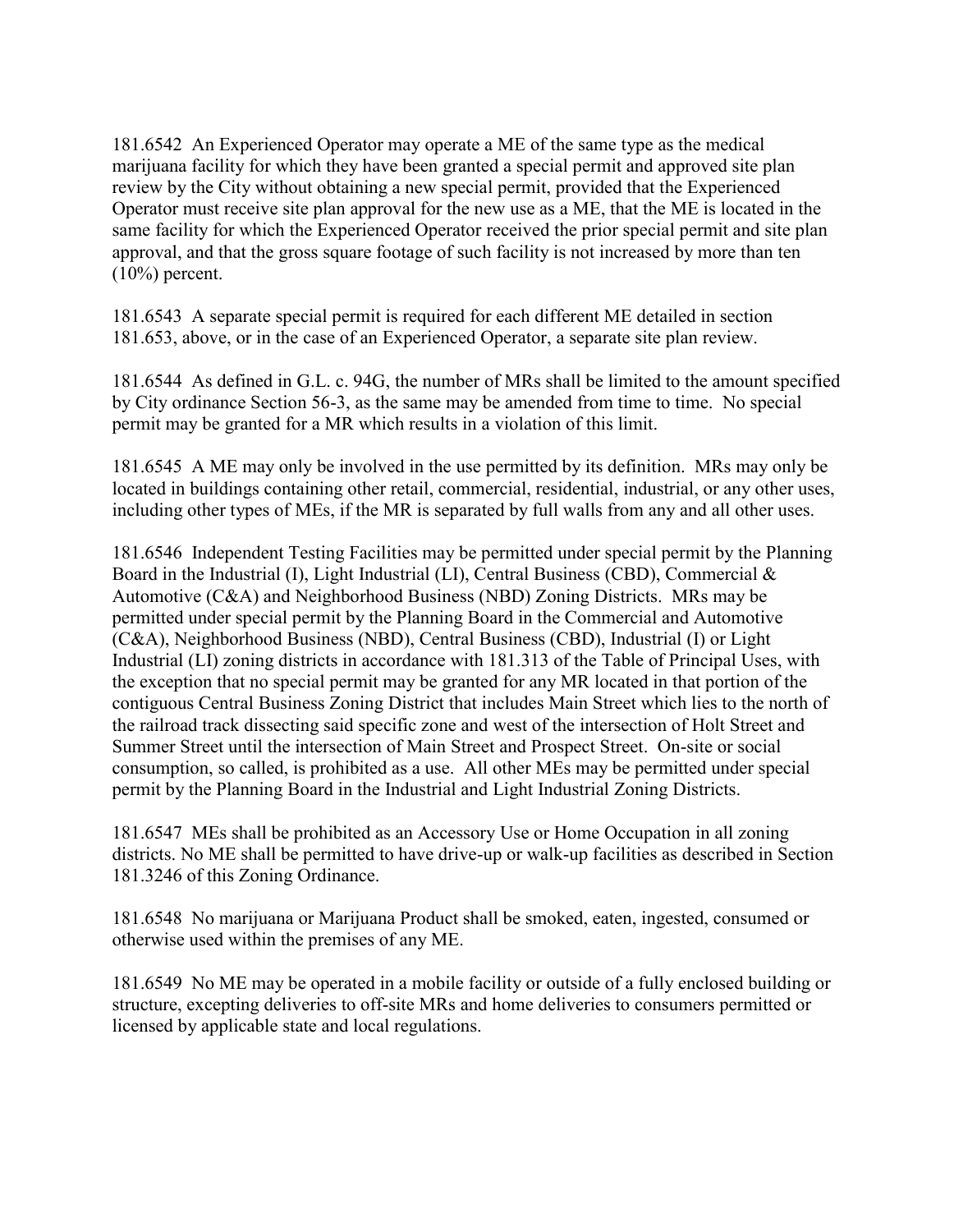181.65410 No ME may be operated in such a manner as to cause or create a public nuisance to abutters or to the surrounding area, or which creates any hazard, including but not limited to, fire, explosion, fumes, gas, smoke, odors, obnoxious dust, vapors, offensive noise or vibration, flashes, glare, objectionable effluent or electrical interference, which may impair the normal use and peaceful enjoyment of any property, structure or dwelling in the area.

181.65411 The issuance of a special permit and site plan review pursuant to this chapter does not create an exception, defense, or immunity to any person or entity in regard to any potential criminal liability the person or entity may have for the production, distribution, or possession of marijuana.

181.65412 There shall be no use variances issued for any ME.

# **181.655 Application.**

In addition to the materials required under Section 181.93. (Special Permits) and Section 181.94 (Site Plan Review) of this Ordinan.ee, the applicant shall submit the following:

- 1. All materials required under Section 181.645 of this Zoning Ordinance for an MMD or MMM facility, with the exceptions that any reference within Section 181.645 to the Department of' Public Health or regulations issued thereby shall be interpreted to refer to the CCC and its regulations, or any of the state regulation or statute applicable to the ME.
- 2. Proof of approval from the Commonwealth of Massachusetts for the proposed ME by submitting copies of all required registrations, licenses and permits issued to the applicant by the state and any of its agencies for the proposed ME.
- 3. The name, address, email address, and phone number of all designated Managers of the ME, together with a criminal background check of such Managers and other evidence of Moral Character.
- 4. Proof that the detailed security plan, operation and management plan, and emergency response plans have been submitted to the Fitchburg Police Department and the Department of Planning and Community Development for comment and review at the same time or prior to the submission of the application, and any comment or response received by the applicant.
- 5. Proof that the applicant provided notification in writing at the same time or prior to the submission of the application to all property owners and operators of the uses listed under 181.656(5) within three hundred (300) feet of its proposed location and use, to provide them with the opportunity to comment to the Planning Board, as well as any and all comment or response received by the applicant.
- 6. Evidence demonstrating that the ME will be operated in a responsible manner that does not materially adversely affect the public health, safety or the general welfare of the City or the immediate neighborhood where the ME is located. This may include but shall not be limited to evidence of Moral Character.

181.6551 Upon receipt of a completed application, the Planning Board shall refer copies of the application to the Building Department, Fire Department, Police Department, Board of Health, Conservation Commission, and the Engineering Division of the Department of Public Works.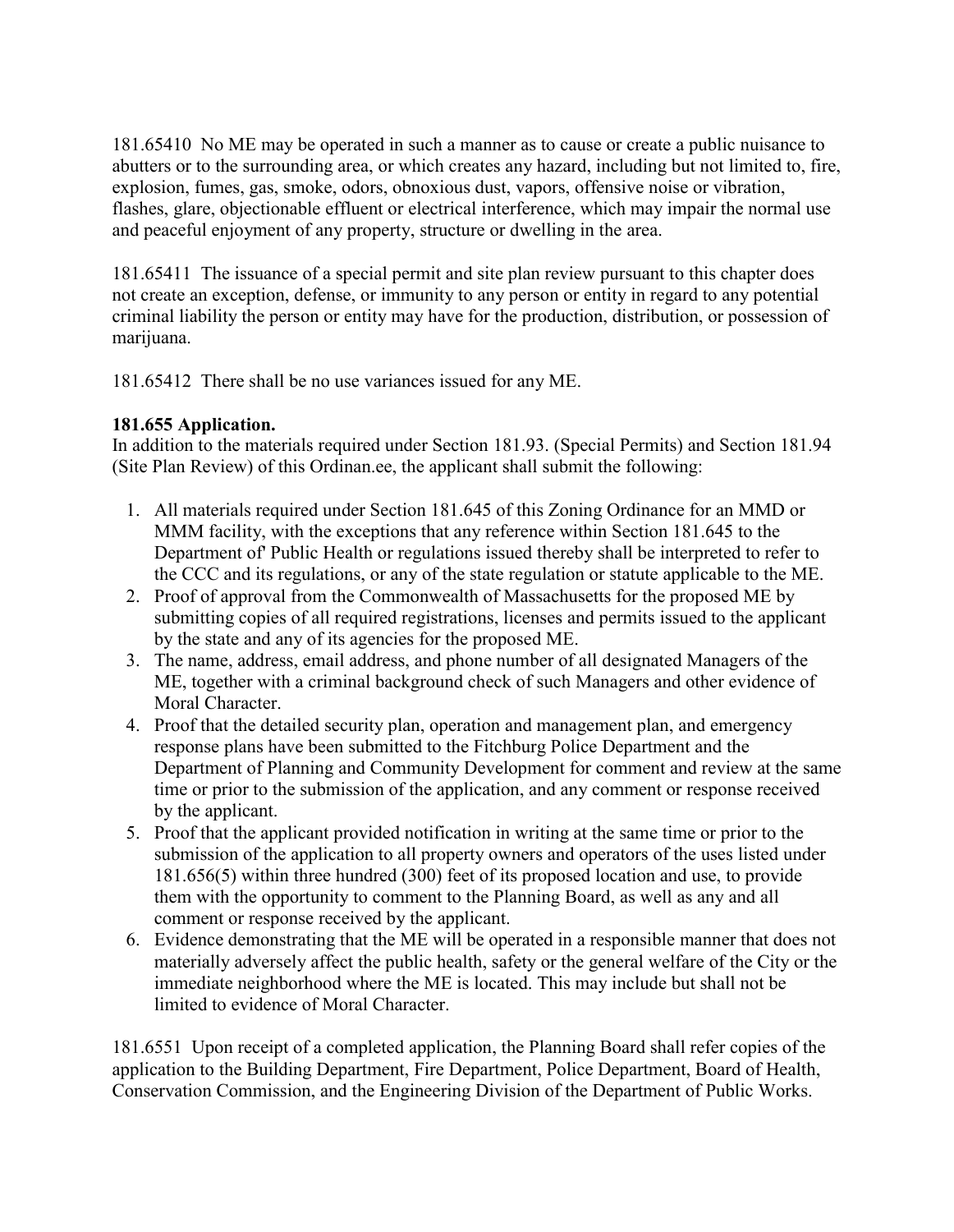These boards/departments shall review the application and shall submit their written recommendations. Failure to make recommendations within 30 days of referral of the application shall be deemed lack opposition.

181.6552 After notice and public hearing and consideration of application materials, consultant reviews, public comments, and the recommendations of other municipal boards and departments, the Planning Board may act upon the application for special permit and approval of site plan.

181.6553 In instances where any portion of a project involves a special permit application to or site plan review by the Planning Board for any ME, the Planning Board shall serve as the special permit granting authority for all other special permits required in connection with such project.

# **181.656 Special Permit Criteria and Findings**

A MR, MC, MPM or Independent Testing Facility may be permitted pursuant to a Special Permit and Site Plan Review granted by the Planning Board. In granting a special permit for a MR, MC, MPM or Independent Testing Facility, in addition to the general criteria for a special permit in Section 181.93 of the Zoning Ordinance, the Planning Board must also make the following findings:

- 1. If the special permit is for a MR, that the MR is located in the Commercial  $\&$  Automotive (C&A), Medical Services (MSD), Neighborhood Business (NBD), Central Business (CBD), Industrial (I) or Light Industrial (LI) zoning districts, excluding the Central Business District which encompasses Main Street; or if the special permit is for an Independent Testing Facility, that the Independent Testing Facility is located in the Industrial (I), Light Industrial (LI), Central Business (CBD) Commercial & Automotive (C&A) or Neighborhood Business (NBD) Zoning District; or if the special permit is for any other ME, that the ME is located in the Industrial or Light Industrial zoning districts in accordance with 181.313 of the Table of Principal Uses.
- 2. The applicant has demonstrated that the ME has or will meet all of the permitting requirements of all applicable agencies within the Commonwealth and is or will be in compliance with all applicable state laws and regulations, including, but not limited to G.L. c. 94G, §12 General Marijuana Establishment Operation.
- 3. The applicant has entered into an approved Host Community Agreement under which the applicant pays a host fee or Impact Fee to the City with the Mayor of the City of Fitchburg.
- 4. The grant of the special permit will not exceed the limitation on permitted MRs set forth in Section 181.6544.
- 5. The ME is located at least three hundred (300) feet distant of a pre-existing public or private school providing education in kindergarten or any of grades 1 through 12, a vocational school, a public or private college, junior college, university or dormitory, a licensed child care facility, a library, a playground, a public park, a youth center, a public swimming pool, a video arcade facility, any facility in which minors commonly congregate, or any residence, including commercial residences such as hotels, motels, lodging houses, etc. The distance under this section is measured in a straight line from the nearest point of the property line of the protected uses to the nearest point of the structure of the proposed ME.

a.The distance requirement may be reduced by the Planning Board provided that the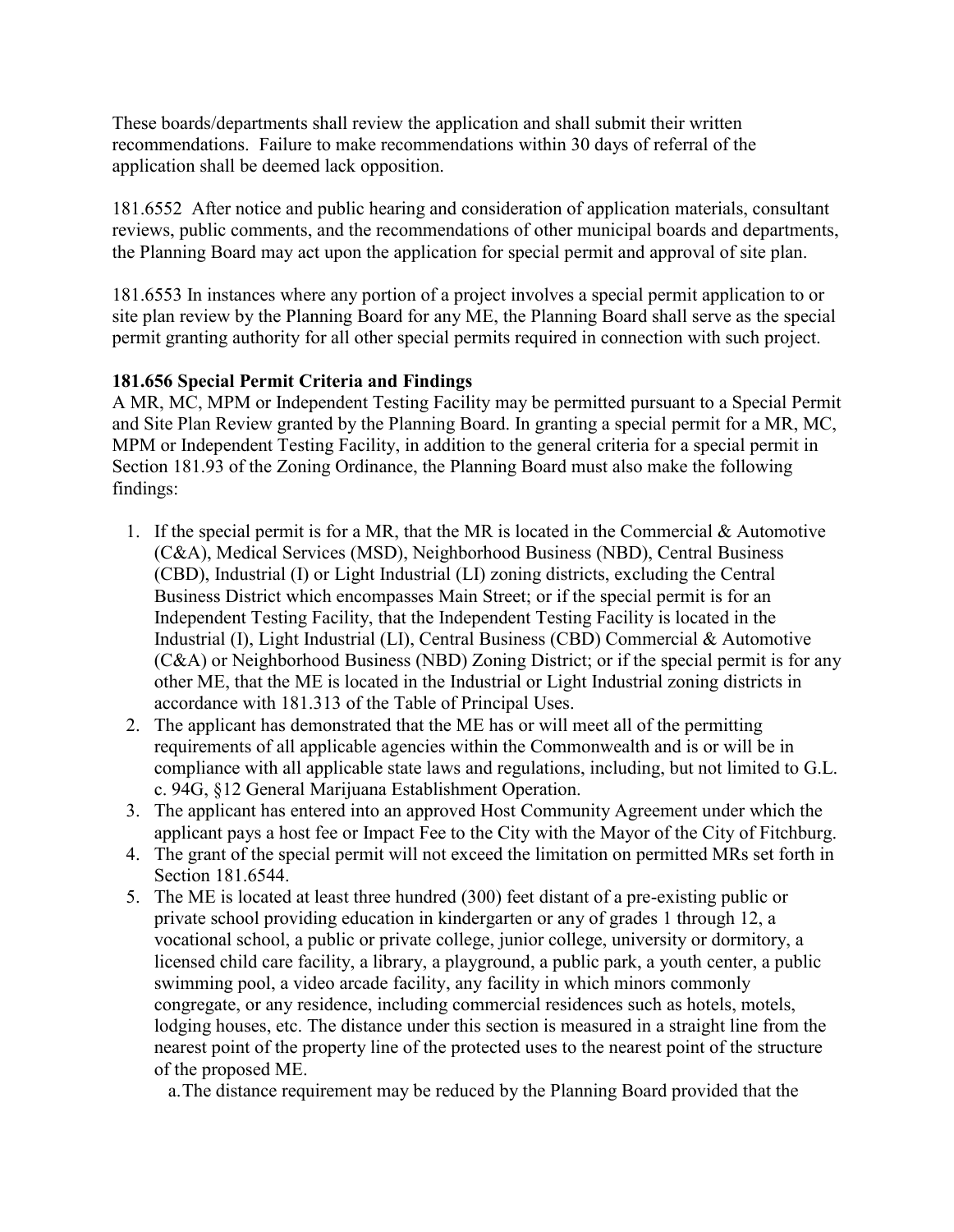applicant demonstrates, by clear and convincing evidence, that 1) the ME will employ adequate measures to prevent product diversion to minors, and 2) the ME is adequately buffered, and 3) the Planning Board determines that a shorter distance will suffice to accomplish the objectives set forth under §181.652.

- 6. The applicant has satisfied all of the conditions and requirements of this section and other applicable sections of the Zoning Ordinance and any applicable city ordinances.
- 7. The facility provides adequate security measures to ensure that there are not direct threats to the health or safety of employees, staff, or members of the public and that storage and location of cultivation is adequately secured.
- 8. The facility will not place an undue burden on public safety services of the City as may be adequately established to the satisfaction of the Planning Board, which shall consider the facility's lighting, whether or not all of the facility is visible. from a public way, whether or not the parking is contiguous with the facility or the parking arrangements are capable of being monitored by the applicant or the City, and whether or not the facility is or can be set up to promote the effective monitoring by Police Department patrols, as well as any other factors affecting public safety.
- 9. The facility meets all criteria required for a Special Permit for an MMD or MMM under Section 181.645 of this Zoning Ordinance, with the exceptions that
	- a. Any reference within Section 181,645 to the Department of Public Health or regulations issued thereby shall be interpreted to refer to the CCC and its regulations, or any other state regulation or statute applicable to the ME; and
	- b. Location in an area which does not have reasonable access to medical marijuana pursuant to Section 181.644(a) shall not be required.
- 10. The applicant has demonstrated, by substantial evidence of Moral Character and other evidence, that it will operate the ME in conformity with all applicable municipal ordinances, state laws and regulations and that its policies and procedures are designed to prevent violation of such laws, particularly including but not limited to Section 181.654 above.

# **181.657 Site Plan Review/Special Permit Conditions**

The Planning Board shall conduct site plan review and shall impose conditions reasonably appropriate to improve site design, traffic flow, public safety, protect water quality, air quality, and significant environmental resources, preserve the character of the surrounding area and otherwise serve the purpose of this section. In addition to any specific conditions applicable to the applicant's ME, the following conditions shall be included in any site plan review or special permit granted under this Ordinance:

- 1. All conditions applicable to MMDs and MMMs under Section 181.646 of this Zoning Ordinance shall be applied to an ME, with the exceptions that
	- a. Any reference within Section 181.646 to the Department of Public Health or regulations issued thereby shall be interpreted to refer to the CCC and its regulations, or any other state regulation or statute applicable to the ME;
	- b. Hours of operation shall be set forth within the special permit, and shall generally be consistent with those for package stores licensed under G.L. c. 138.
	- c. The provisions regarding signage contained in Section 181.646(f) and (g) shall not be included; and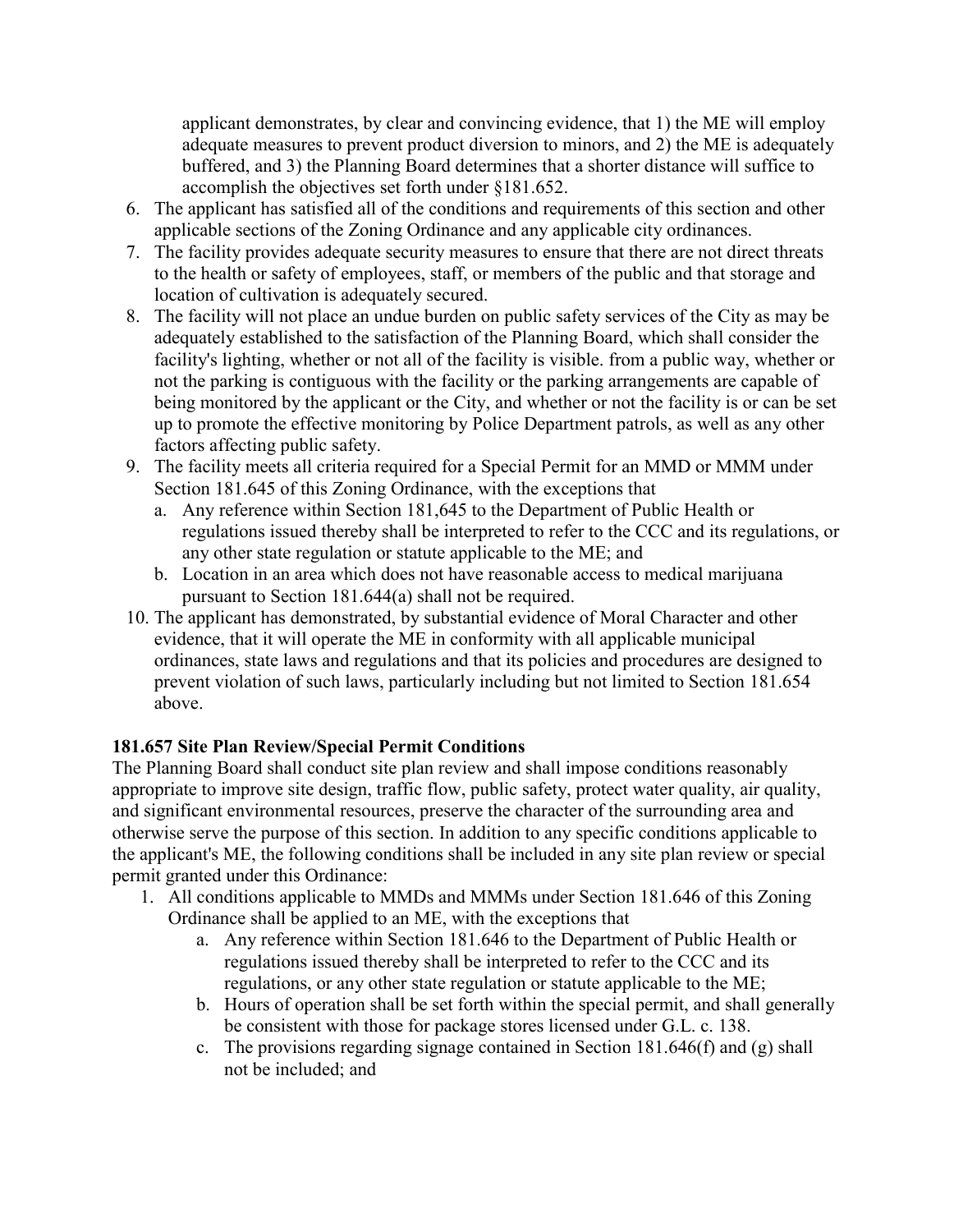- d. The provisions revoking a special permit for cultivation or dispensing of marijuana for non-medical purposes in Section 181.646(p) shall not be applicable.
- 2. All business signage shall be subject to the requirements to be promulgated by the CCC and the requirements of Section 181.53 of this Zoning Ordinance.
- 3. The ME shall not violate any provision of the Zoning Ordinance, including but not limited to Section 181.654 above.
- 4. Display of marijuana, Marijuana Products and Marijuana Accessories shall be limited to an area which is accessible only by persons aged twenty-one (21) years or older, and the applicant shall establish such controls and monitoring as are necessary to ensure that this area is not accessed by persons under the age of twenty-one (21) years.
- 5. The ME shall regularly verify to the City its efforts to ensure the health, safety, and wellbeing of the public, and to limit undue impacts on the natural environment, by the use of high efficiency equipment to limit energy and water usage demand, by the purchase of renewable energy credits, by the use of LED lighting equipment, by the prohibition or limitation of pesticides, insecticides and similar chemicals, and by any other methods designed to further this purpose.
	- a. The Planning Board may impose specific conditions relating to the preservation or improvement of public safety, including but not limited to lighting, visibility, surveillance, security cameras, parking arrangements, and accessibility for police patrol.
- 6. ME shall be operated in a responsible manner that does not materially adversely affect the public health, safety or the general welfare of the City or the immediate neighborhood where the ME is located.
- 7. The applicant has entered into an approved Host Community Agreement under which the applicant pays a host fee or Impact Fee to the City with the Mayor of the City of Fitchburg.

# **181.6581 Termination and Modification**

181.6581 A special permit or site plan approval may be terminated due to violation of any of its conditions. In addition, a special permit or site plan approval shall terminate upon:

- 1. Failure of the permit holder to commence operations at the ME within twelve (12) months of the date of approval; or
- 2. Transfer of ownership of the ME without approval of the Planning Board. For these purposes, transfer of ownership shall include any reallocation of ownership or change in business structure which results in a change of its designated representatives or responsible individuals; or
- 3. Termination of the Host Community Agreement or failure to pay a host fee or Impact Fee under the Agreement to the City.

181.6582 A special permit or site plan approval may be modified by the Planning Board after public hearing. No modification is permitted for a change of location; a special permit holder must submit a new application for a change in location. Any changes in the application materials from the original materials must be submitted with a request for modification. No transfer of ownership, except a transfer to an affiliated entity, shall be permitted for two years after the date of approval of the special permit or site plan review unless required due to the death or disability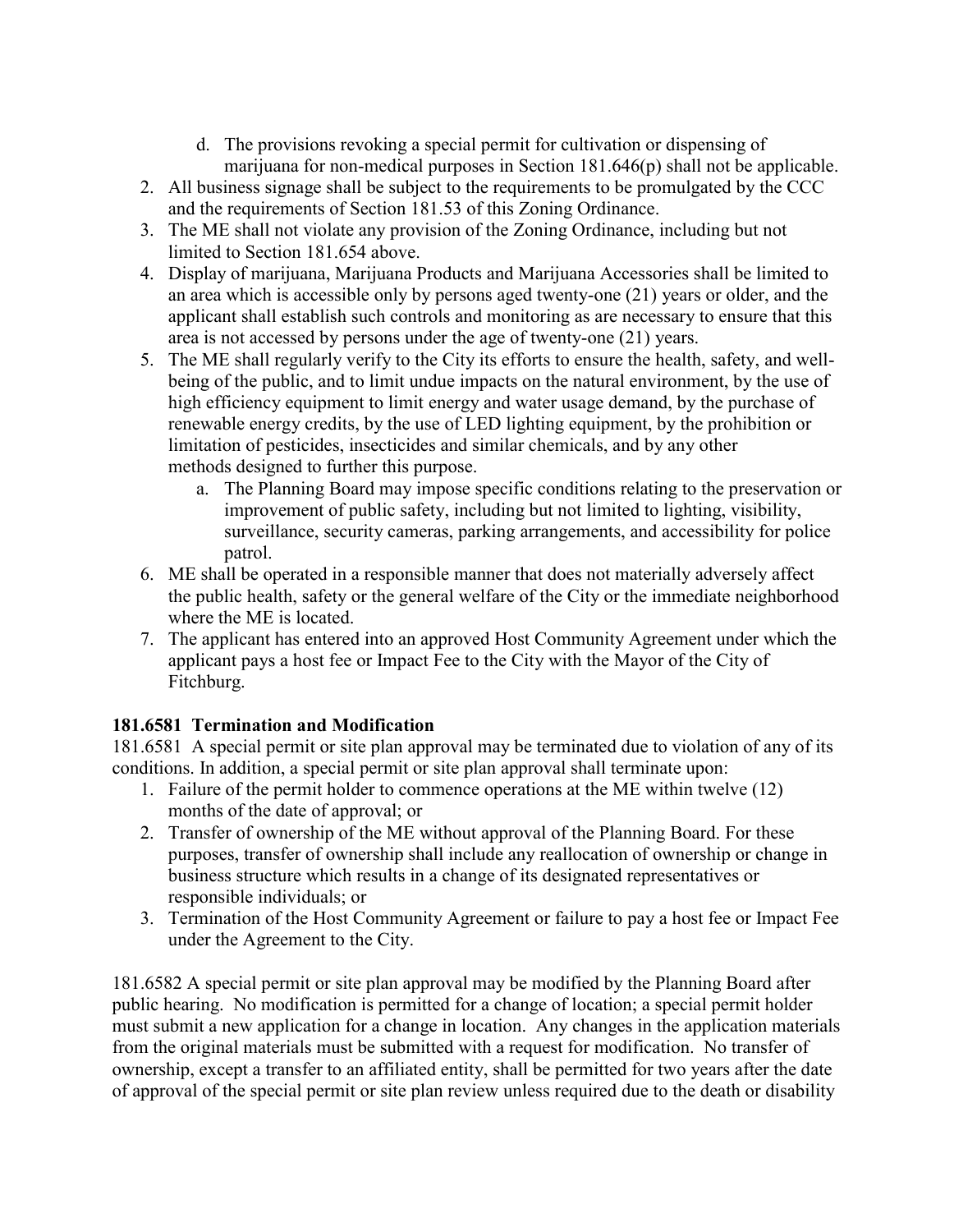of an owner. If the special permit holder requests approval of a transfer of ownership, then the holder must submit proof:

- 1. That the new owner will operate the ME in accordance with the terms of the special permit, as shown by evidence of Moral Character and other substantial evidence; and
- 2. That all amounts due under the Host Community Agreement have been timely paid and no taxes, fines, penalties, fees, or other charges due to the City are currently unpaid.

#### **181.659 Severability.**

The provisions of this Ordinance are severable. If any provision, paragraph, sentence, or clause of this Ordinance or the application thereof to any person, establishment, or circumstances shall be held invalid, such invalidity shall not affect the other provisions or application of this Ordinance.

# TO AMEND.THE DEFINITION8 OF RMD, MMD AND MMM IN SECTION 181.10 TO REMOVE A REQUIREMENT THAT THE OPERATOR BE A NON-PROFIT ENTITY, AS FOLLOWS:

181.10 REGISTERED MARIJUANA DISPENSARY (RMD) - Also known as a Medical Marijuana Treatment Center, is an establishment approved and licensed by the Massachusetts Department of Public Health (MDPH) pursuant to 105 CMR 725.000, owned and operated by **an entity** registered under 105 CMR 725,100, that acquires, cultivates, possesses, processes (including development of related products such as marijuana-infused products ("MIPs"), tinctures, aerosols, oils, or ointments), transfers, transports, sells, distributes, dispenses, or administers marijuana, products containing marijuana, related supplies, or educational materials to registered qualifying patients OR their personal caregivers. A RMD shall not be eligible as a "non-exempt agricultural use" or as a "non-exempt educational use" and shall only be permitted as allowed in accordance with City of Fitchburg Zoning Ordinance. Further, the following definitions shall apply for the purposes of distinguishing the permitting and regulation of RMD dispensing uses from RMD cultivation uses within this Ordinance:

- a) Medical Marijuana Dispensary (MMD) facility A Registered Marijuana Dispensary that is located off-site from the cultivation/processing facility (and controlled and operated by the same registered and approved **entity** which operates an affiliated RMD) but which serves only to dispense the processed marijuana, related supplies and educational materials to registered Qualifying Patients or their personal caregivers in accordance with the provisions of MDPH regulations 105 CMR 725.000.
- b) Medical Marijuana Manufacturing (MMM) facility A Registered Marijuana Dispensary that is located off-site from the dispensing facility (and controlled and operated by the same registered and approved **entity** which operates an affiliated RMD) but which serves only to cultivate and process marijuana, and marijuana infused products in accordance with the provisions of MDPH regulations 105 CMR 725.000.

# TO ADD THE FOLLOWING SECTIQN REGULATING SIGNS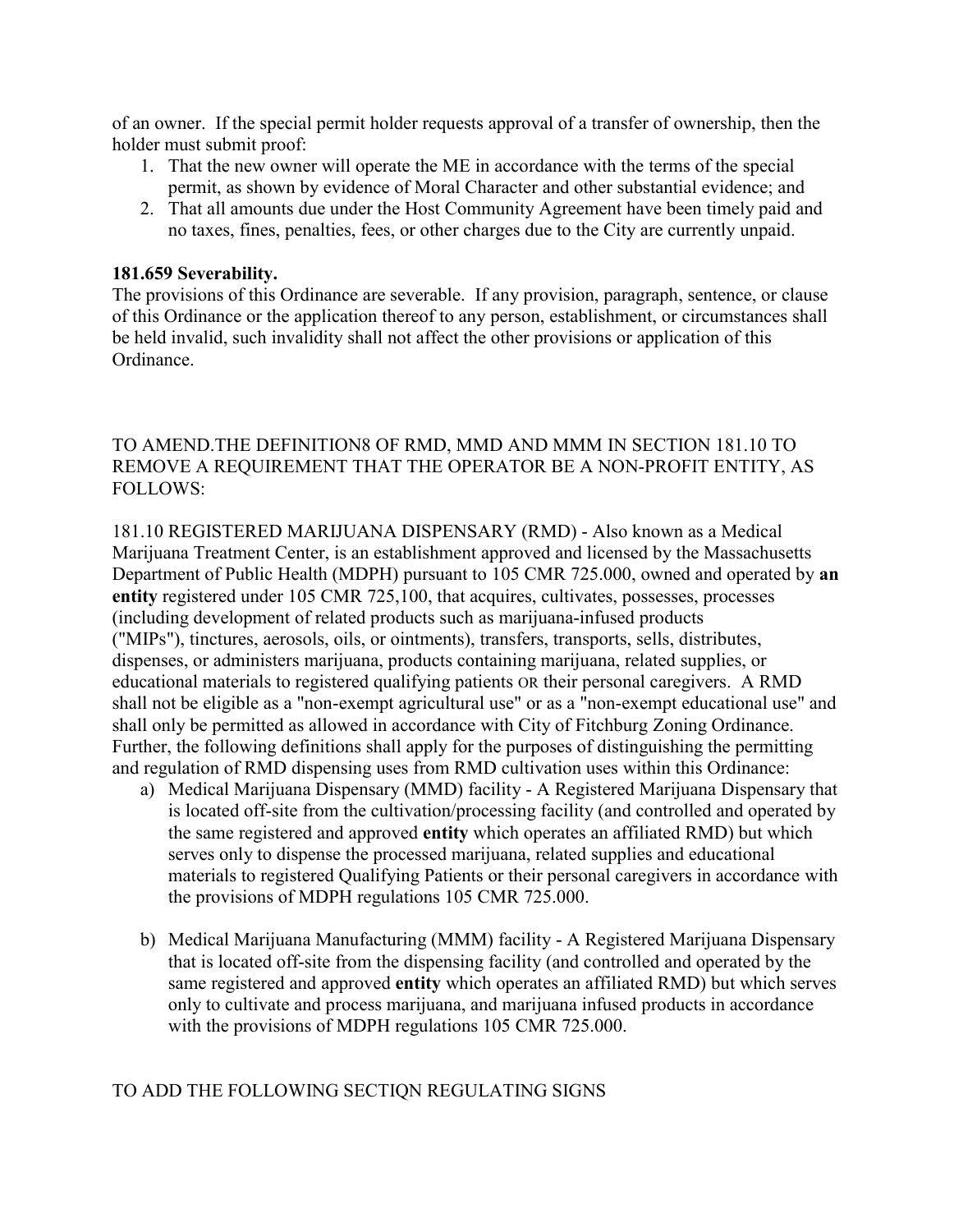Add 181.5364 181.5364 Signs for Marijuana Establishments

All signs for Marijuana Establishments shall be in conformity with the provisions of G.L. c. 94G and all applicable federal, state and local regulations, including regulations issued by the Cannabis Control Commission. Temporary and promotional signage for Marijuana Establishments are prohibited.

TO AMEND THE REQUIREMENTS FOR SITE PLAN REVIEW BY AMENDING 8ECTION 181.9414 AS FOLLOWS:

181.9414. Siting, construction or expansion of a Registered Marijuana Dispensary (RMD) **or Marijuana Establishment (ME),** 

TO AMEND THE TABLE OP PRINCIPAL USES BY ADDING SECTIONS 181.313D(15), (16) AND (17) and 181.313D(28) AS FOLLOWS:

- D15. All Marijuana Establishments *(ME),* except for Marijuana Retailers (MR). Update chart with SP FOR LI, and I zones by Planning Board (N for all other districts).
- Dl 6. Marijuana Retailers (MR). Update chart with SP FOR C&A, I, LI, and NBD; SP\* "\*See Ordinance" for CBD. (N for all other districts).
- D17. Independent Testing Laboratory, Update chart with SP in I, LI, CBD, C&A and NBD districts (N for all other districts).
- C29. Marijuana Social Consumption Establishment, N for all districts.

# TO AMEND THE PROHIBITED HOME OCCUPATIONS BY ADDING THE FOLLOWING TO SECTION 181.333:

181.333 Prohibited Home Occupations:

- Marijuana Establishment (ME) or similar facility
- Registered Marijuana Dispensary (RMD) or similar facility

Effective June 8, 2018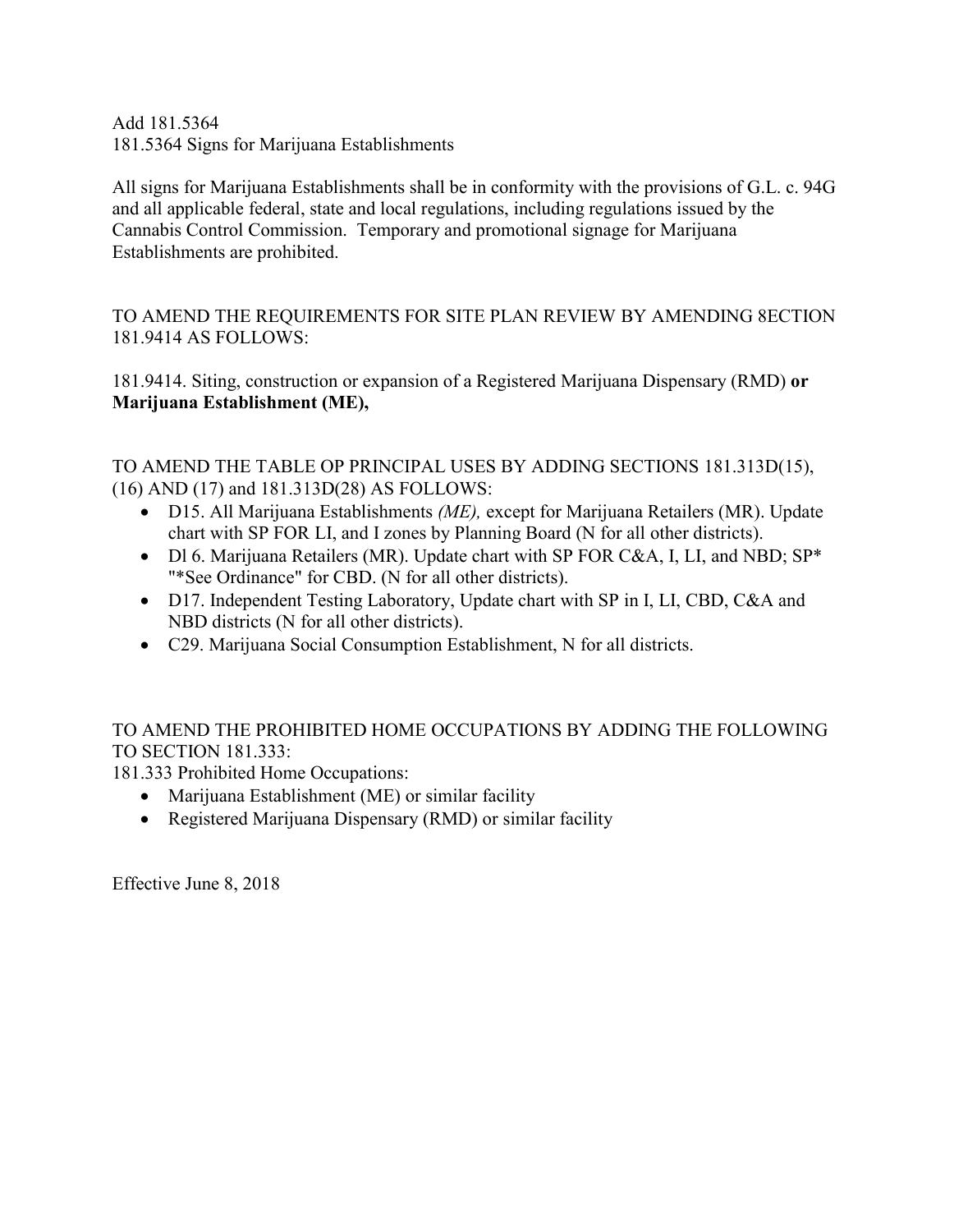

# **Application Checklist**

The following guidance is provided to assist applicants seeking to be licensed as a Marijuana Establishment under 935 CMR 500.000, which establishes the regulatory requirements for adult-use marijuana in the Commonwealth. This guidance is not legal advice. If you have additional questions regarding the legal requirements for licensure in the Commonwealth, you are encouraged to consult an attorney.

#### **Business Information**

- $\Box$  Name, DBA, all business names; documentation of MA business registration; and required certificates of good standing;
- $\Box$  Proposed address for Marijuana Establishment, and proof of property interest;
- $\Box$  Contact information for primary point of contact(s) to discuss application issues;
- $\Box$  Names, addresses, and identification (ID) for executives, managers, persons, or entities having direct or indirect authority over management, policies, security operations, or cultivation operations;
- $\Box$  Names of applicant members and close associates (if any);
- $\Box$  Names of persons or entities contributing 10% or more of initial capital to operate;
- $\Box$  Disclosure of interests and potential conflicts of interest in Massachusetts and other jurisdictions;
- $\Box$  Amounts and sources of capital resources;
- $\Box$  Documentation of a bond or escrowed amount sufficient to cover winding down;
- $\Box$  Management and operation plans, as required under the regulations; and
- $\Box$  Plan to positively impact areas of disproportionate impact.

#### **Municipal Information**

- □ Documentation of a negotiated Host Community Agreement;
- □ Community Outreach Meeting notice and information presented; and
- $\Box$  Documentation of compliance or plan to comply with local licensing laws.

# **Individual Owner/Manager Information**

For each individual executive, manager, person who have direct or indirect authority over management, policies, security operations or cultivation operations; close associates; and individuals contributing 10% or more capital:

- □ Notarized CORI Acknowledgment Form;
- $\Box$  Fingerprint authorization; as well as
- $\Box$  For Massachusetts and other jurisdictions, dates and descriptions of past or pending criminal actions; past or pending civil or administrative actions; past disciplinary actions, and denials of licensure pertaining to a marijuana and other businesses.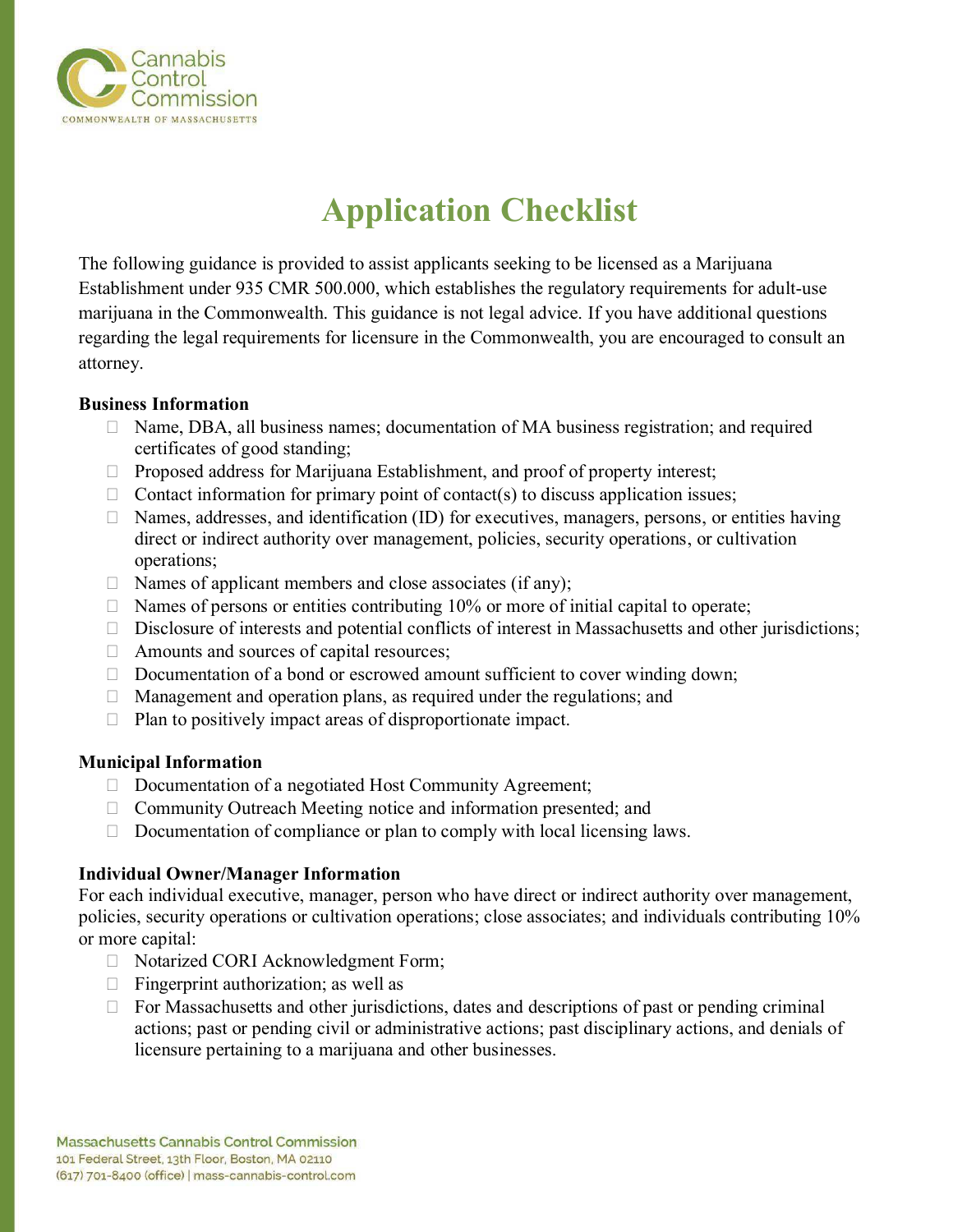

#### **Operations Information**

- $\Box$  Proposed timeline to be operational;
- $\Box$  Proof of liability insurance or plan to obtain insurance;
- $\Box$  Summary of business plan;
- $\Box$  Employee staffing and training plans; and
- $\Box$  Summary of operating plans and procedures that include:
	- o Security;
	- o Prevention of diversion;
	- o Storage of marijuana;
	- o Transportation of marijuana, if applicable;
	- o Inventory procedures;
	- o Procedures for quality control and testing for potential contaminants, if applicable;
	- o Personnel policies;
	- o Dispensing procedures;
	- o Record-keeping procedures;
	- o Maintenance of financial records; and
	- o Diversity plans.

#### **Questions?**

If you have additional questions regarding types of Marijuana Establishments, please contact the Commission at CannabisCommission@State.MA.US or (617) 701-8400.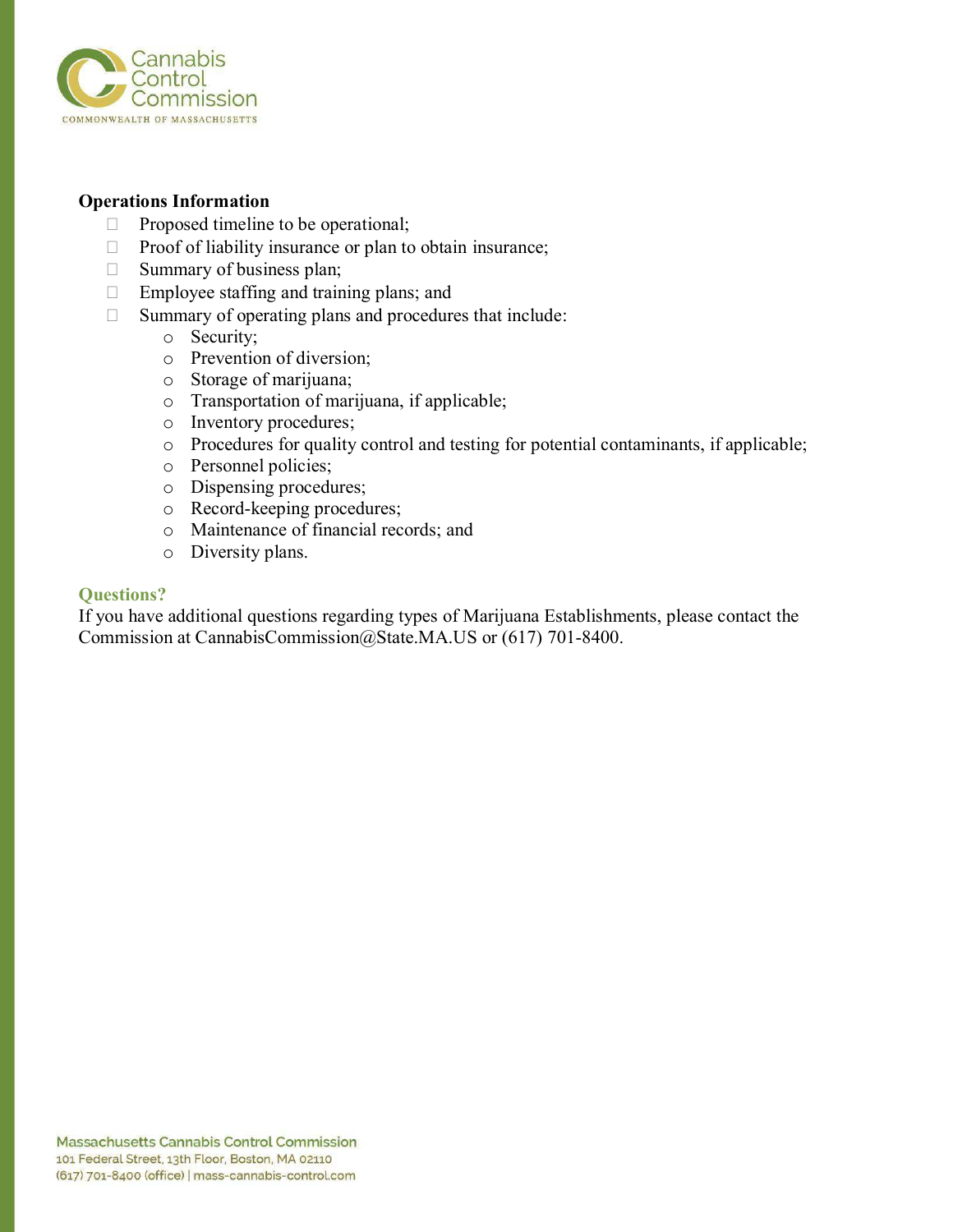

# **Guidance on Types of Marijuana Establishment Licenses**

The following is not legal advice. Please consult an attorney if you have any questions regarding the law regarding marijuana for adult use.

The Marijuana Acts and the draft regulations create different kinds of marijuana establishments. Unlike a Registered Marijuana Dispensary ("RMD") (also known as a "medical marijuana treatment center"), which is required to cultivate, process and retail its own marijuana and marijuana products for medical use, an adult use Marijuana Establishment may opt only to participate in a particular part of the industry, such as cultivation. All Marijuana Establishments are subject to strict, comprehensive state regulations and inspections by Commission agents. All Marijuana Establishments are required to enter into host community agreements with the municipality in which they are located (there is more detail on host community agreements below). Only marijuana retailers are subject to the local marijuana tax created under the 2017 Act. One business may hold three licenses in each category, with certain exceptions.

#### **Marijuana Cultivators**

A Marijuana Cultivator may cultivate, process and package marijuana, to transfer and deliver marijuana products to marijuana establishments, but not to consumers. A Craft Marijuana Cooperative, which will be discussed in further detail below, is a type of Marijuana Cultivator. Cultivators may select what tier they will be in, which will affect their application and licensing fees. The following options are available, but no licensee may have a total canopy of more than 100,000 square feet.

**Canopy** means an area to be calculated in square feet and measured using clearly identifiable boundaries of all areas(s) that will contain mature plants at any point in time, including all of the space(s) within the boundaries, canopy may be noncontiguous, but each unique area included in the total canopy calculations shall be separated by an identifiable boundary which include, but are not limited to: interior walls, shelves, greenhouse walls, hoop house walls, garden benches, hedge rows, fencing, garden beds, or garden plots. If mature plants are being cultivated using a shelving system, the surface area of each level shall be included in the total canopy calculation.

#### **Tiers of Marijuana Cultivator**

Each licensee (except a craft marijuana cooperative) may have three licenses, but the total canopy authorized by the licenses added together may not exceed 100,000 square feet.

| Tier 1 | up to $5,000$ square feet    | Tier 7  | 50,001 to $60,000$ sq. ft.   |
|--------|------------------------------|---------|------------------------------|
| Tier 2 | 5,001 to $10,000$ sq. ft.    | Tier 8  | $60,001$ to 70,000 sq. ft.   |
| Tier 3 | 10,001 to $20,000$ sq. ft.   | Tier 9  | 70,001 to $80,000$ sq. ft.   |
| Tier 4 | $20,001$ to $30,000$ sq. ft. | Tier 10 | $80,001$ to $90,000$ sq. ft. |
| Tier 5 | 30,001 to 40,000 sq. ft.     | Tier 11 | 90,001 to $100,000$ sq. ft.  |
| Tier 6 | 40,001 to 50,000 sq. ft.     |         |                              |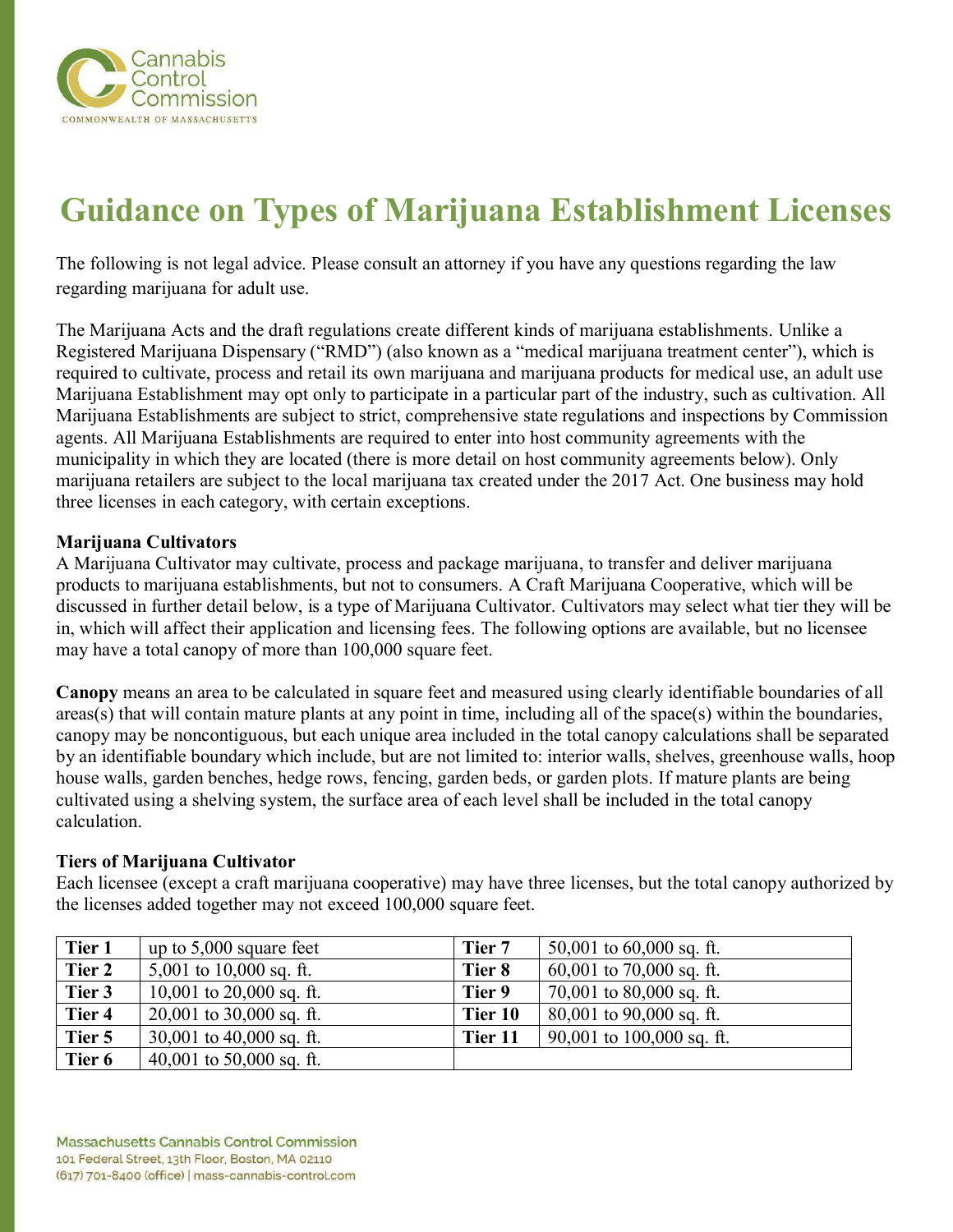

#### **Tier Management**

**Expansion:** A Marijuana Cultivator may submit an application to change the tier in which it is classified. A Marijuana Cultivator may change tiers to either expand or reduce production. If a Marijuana Cultivator is applying to expand production, it must demonstrate that while cultivating at the top of its production tier, it has sold 85% of its product consistently over the six months preceding the application for expanded production.

**Relegation:** At the time of license renewal process for Marijuana Cultivators, the Commission will review the records of the Marijuana Cultivator during the six months prior to the application for renewal. The Commission may reduce the licensee's maximum canopy to a lower tier if the licensee sold less than 70% of what it produced. Î

# **Craft Marijuana Cooperative**

A Craft Marijuana Cooperative is a type of Marijuana Cultivator which may cultivate, obtain, manufacture, process, package and brand marijuana and marijuana products to deliver marijuana to Marijuana Establishments, but not to consumers, and must consist of:

- Massachusetts residents who have formed a limited liability company, limited liability partnership, or a cooperative corporation;
- A business may only have one Craft Marijuana Cooperative license;
- Members of a Craft Marijuana Cooperative may not have a controlling interest in any other marijuana establishment;
- A Craft Marijuana Cooperative is not limited to a particular number of cultivation locations, but is limited to a total canopy of 100,000 square feet and three locations for activities authorized for marijuana product manufacturers;
- One member of the Craft Marijuana Cooperative must have filed a Schedule F tax form (reporting farm income) in the past five years.
- The Craft Marijuana Cooperative must operative according to the seven cooperative principles published by the International Cooperative Alliance in 1995.

# **Marijuana Product Manufacturer**

A Marijuana Product Manufacturer is an entity authorized to obtain, manufacture, process and package marijuana and marijuana products, to deliver marijuana and marijuana products to Marijuana Establishments and to transfer marijuana and marijuana products to other Marijuana Establishments, but not to consumers.

# **Marijuana Retailer**

A Marijuana Retailer is an entity authorized to purchase and deliver marijuana and marijuana products from Marijuana Establishments and to sell or otherwise transfer marijuana and marijuana products to Marijuana Establishments and to consumers.

Please note that similar to marijuana for medical use, edible marijuana products for adult use shall not be considered food and therefore Marijuana Retailers would not be subject to inspection by local Boards of Health under 105 CMR 590 unless local regulations requiring such inspections are promulgated.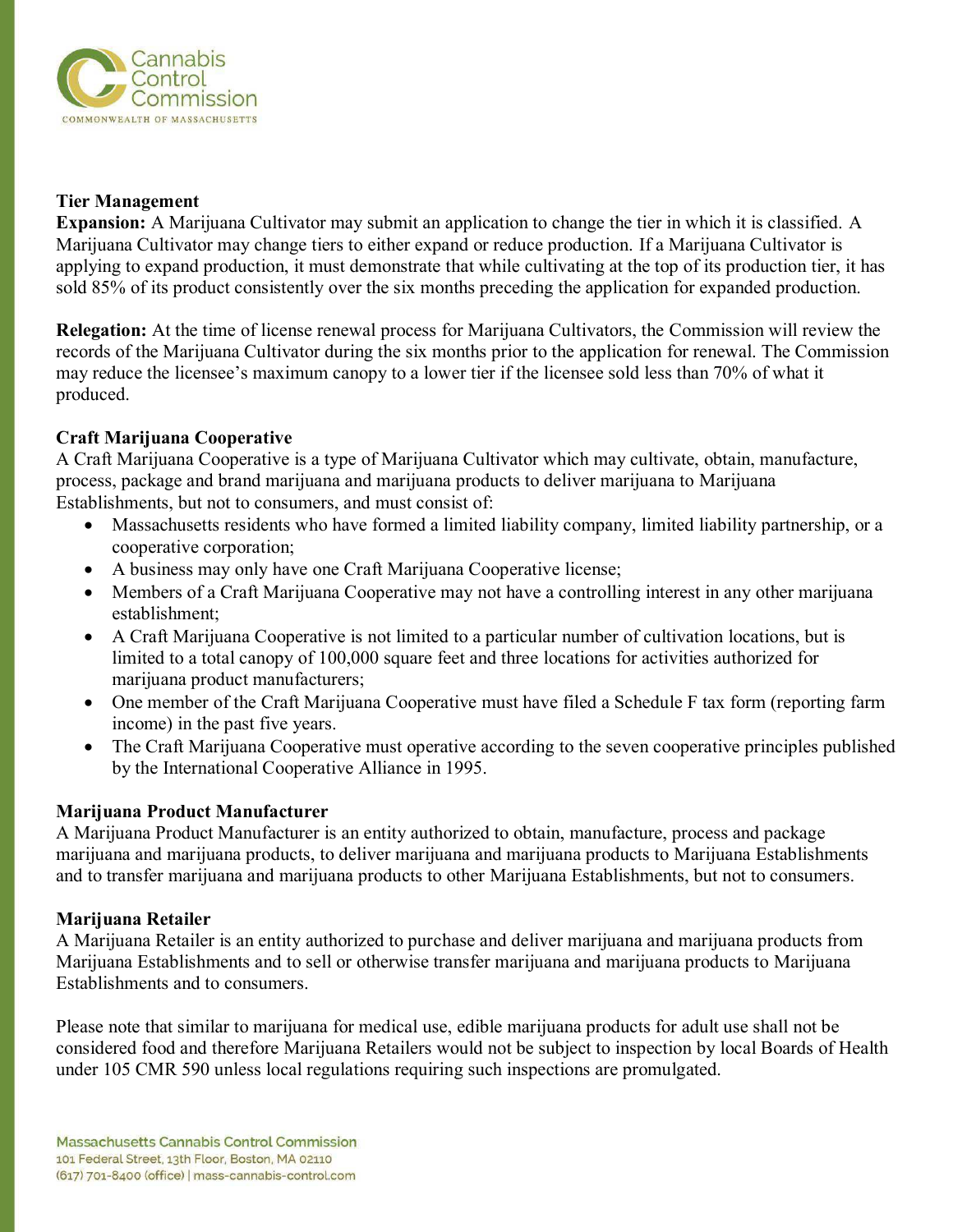

A Marijuana Retailer provides a retail location which may be accessed by consumers 21 years of age or older or, if the retailer is co-located with a RMD by individuals who are registered qualifying patients with the Medical Use of Marijuana Program with a registration card.

#### **Marijuana Transporter**

A Marijuana Transporter is an entity that may only transport marijuana or marijuana products when such transportation is not already authorized under a Marijuana Establishment license if it is licensed as a Marijuana Transporter:

- **Third Party Transporter:** An entity registered to do business in Massachusetts that does not hold another Marijuana Establishment license pursuant to 935 CMR 500.050 and is not registered as a registered marijuana dispensary pursuant to 105 CMR 725.000.
- **Existing Licensee Transporter:** A Marijuana Establishment that wishes to contract with other marijuana establishments to transport their marijuana and marijuana products to other marijuana establishments.

#### **Marijuana Research Facility**

A Marijuana Research Facility is an academic institution, non-profit corporation or domestic corporation or entity authorized to do business in the Commonwealth of Massachusetts. A Marijuana Research Facility may cultivate, purchase or otherwise acquire marijuana for the purpose of conducting research regarding marijuana and marijuana products. Any research involving humans must be authorized by an Institutional Review Board. A Marijuana Research Facility may not sell marijuana it has cultivated.

#### **Laboratories**

#### **Independent Testing Laboratory:**

An Independent Testing Laboratory is an entity that does not hold any other type of marijuana establishment license and is properly accredited to perform tests in compliance with the stringent requirements of the Department of Public Health protocols for testing marijuana and marijuana products.

#### **Standards Testing Laboratory:**

A Standards Testing Laboratory is an entity that would otherwise qualify to be an Independent Testing Laboratory but instead performs blind tests to verify the results of an Independent Testing Laboratory at the request of the Commission.

#### **Microbusiness**

A Microbusiness is a co-located Tier 1 Marijuana Cultivator, and/or Marijuana Product Manufacturer limited to purchase 2,000 pounds of marijuana from other Marijuana Establishments in one year.

A Microbusiness licensee shall not have an ownership stake in any other Marijuana Establishment and a majority of its executives or members must have been residents of Massachusetts for no less than 12 months prior to application is eligible to apply for a Microbusiness license.

Application fees and license fees for Marijuana Microbusinesses shall be set at 50% of the combined sum of the application fees and license fees for cultivation and/or, manufacturing.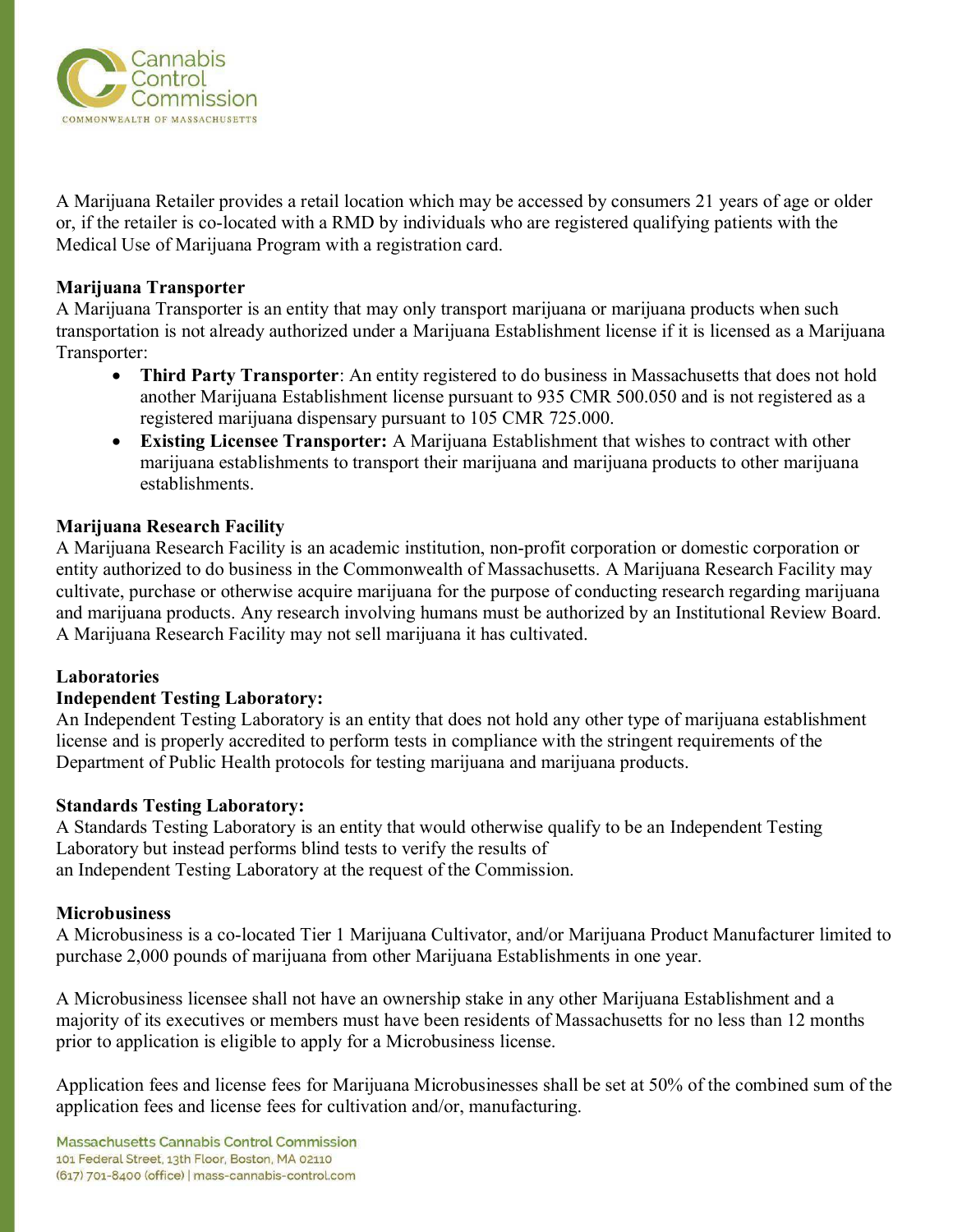

#### **Social Consumption & Delivery**

Regulations regarding licenses for social consumption and delivery to consumers have been delayed for further study. The Commission anticipates drafting regulations regarding licenses for this category in February 2019. In the meantime, municipalities wishing to authorize social consumption in their community must follow the ballot process established in G.L. c.94G §3(b) for the election in November 2018.

Please note that legislation has been filed to clarify the ballot process (Bill H.4284, which may be reviewed at [https://malegislature.gov/Bills/190/H4284\)](https://malegislature.gov/Bills/190/H4284) and this guidance will be updated if the legislation is enacted.

**Questions?** If you have additional questions, please contact the Commission at (617) 701-8400 or CannabisCommission@State.MA.US.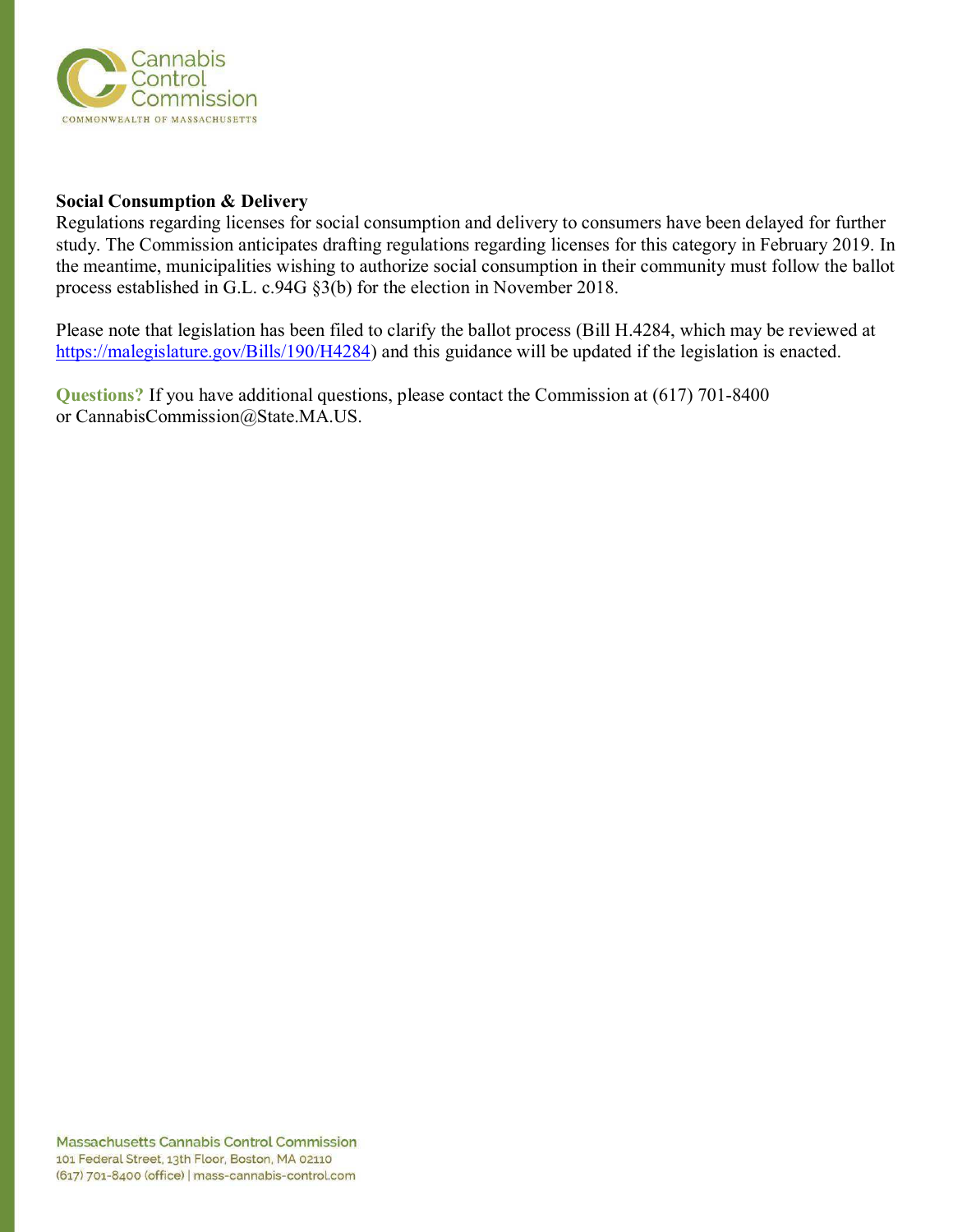

# **Licensure as a Marijuana Establishment**

The following guidance is provided to assist applicants seeking to be licensed as a Marijuana Establishment under 935 CMR 500.000, which establishes the regulatory requirements for adult -use marijuana in the Commonwealth. This guidance is not legal advice. If you have additional questions regarding the legal requirements for licensure in the Commonwealth, you are encouraged to consult an attorney.

# **Applications**

The Cannabis Control Commission regulations, 935 CMR 500.000, provide for the issuance of licenses for different kinds of Marijuana Establishments. The license application process for certified priority applicants as either Economic Empowerment Priority Applicants under 935 CMR 500.101(1)(e) or RMD Priority Applicants under 935 CMR 500.101(2), opens on April 17, 2018. Priority applicants may apply for any type of marijuana establishment license.

The application process for applicants who are not certified priority applicants will be scheduled based on the license type as follows:

May 1, 2018

- Marijuana Cultivator: an entity licensed to cultivate, process and package marijuana, and to transfer marijuana to other Marijuana Establishments, but not to consumers;
- Microbusinesses: a colocated Marijuana Establishment that can be either a Tier 1 Marijuana Cultivator or Product Manufacturer or both, in compliance with the operating procedures for each license. A Microbusiness that is a Marijuana Product Manufacturer may purchase no more than 2,000 pounds of marijuana per year from other Marijuana Establishments.
- Craft Marijuana Cooperative: a Marijuana Cultivator comprised of residents of the Commonwealth and organized as a limited liability company, limited liability partnership, or cooperative corporation under the laws of the Commonwealth. A cooperative is licensed to cultivate, obtain, manufacture, process, package and brand cannabis or marijuana products to transport this product to Marijuana Establishments, but not to consumers.
- Independent Testing Laboratory: a laboratory that is licensed by the Commission and is:
	- o accredited to the International Organization for Standardization 17025 (ISO/IEC 17025: 2017) by a third-party accrediting body that is a signatory to the International Laboratory Accreditation Accrediting Cooperation mutual recognition arrangement or that is otherwise approved by the Commission;
	- o independent financially from any Medical Marijuana Treatment Center (RMD), Marijuana Establishment or licensee for which it conducts a test; and qualified to test cannabis or marijuana in compliance with 935 CMR 500.160 and M.G.L. c. 94C, § 34.
- Research Facility: an entity licensed to engage in research projects by the Commission.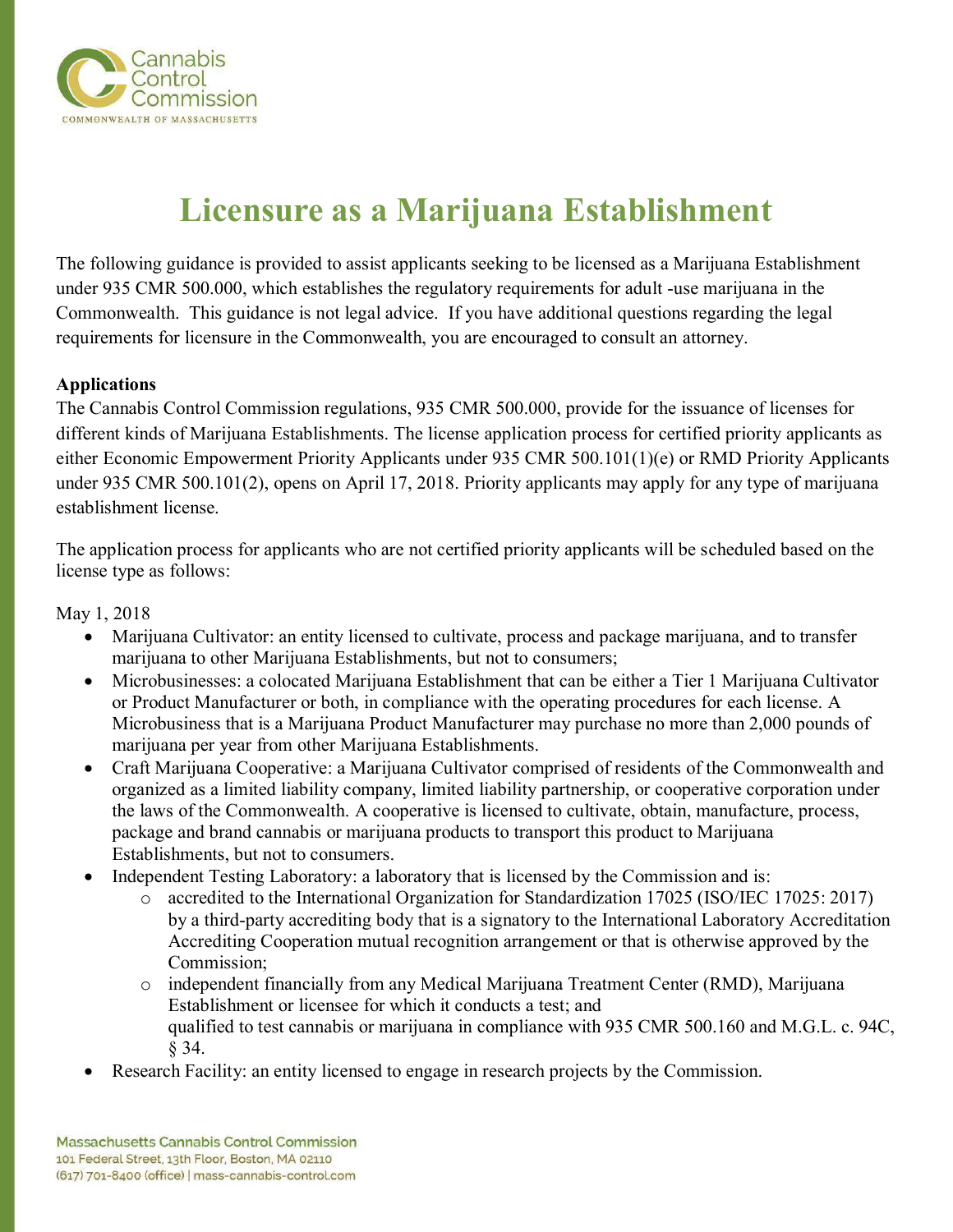

### June 1, 2018

- Marijuana Retailer: an entity licensed to purchase and transport cannabis or marijuana product from Marijuana Establishments and to sell or otherwise transfer this product to Marijuana Establishments and to consumers. Retailers are prohibited from delivering cannabis or marijuana products to consumers; and from offering cannabis or marijuana products for the purposes of on-site social consumption on the premises of a Marijuana Establishment.
- Marijuana Product Manufacturer: an entity licensed to obtain, manufacture, process and package cannabis or marijuana products and to transfer these products to other Marijuana Establishments, but not to consumers.
- Marijuana Transporter: an entity, not otherwise licensed by the Commission, that is licensed to purchase, obtain, and possess cannabis or marijuana product solely for the purpose of transporting, temporary storage, sale and distribution to Marijuana Establishments, but not to consumers.

# **How do I start?**

All applications will be available for completion online through the Cannabis Control Commission's [licensing](https://www.massciportal.com/)  [portal.](https://www.massciportal.com/) As with any application, a good place to start is getting an overview of what information you will need to complete the application, and then collecting the information.

The Commission has intentionally broken up the application into three sections, or what we refer to as "packets." The packets may be completed on a rolling basis. As such, applicants have the opportunity to open an application and save it so that they may work on the application over a period of time. Before the Commission will consider a license application, all three packets must be determined to be complete by the Commission. The applicant will be notified by the Commission when each packet is determined to be complete.

Applicants should be prepared to complete an open application within one year of starting the application. The Commission reserves the right to administratively close applications that remain open beyond one year.

# **What information do I need to submit an application to be licensed?**

The Commission has established a compliance-based licensing process with no limit on the total number of licenses for Marijuana Establishments that the Commission may issue. As such, applicants for licensure are not competing against each other to obtain a license. Rather, each applicant is required to submit the same information, and each application will be evaluated on whether the information complies with the requirements set forth in the Commission's regulations, 935 CMR 500.000.

Each of the three packets that make up the Marijuana Establishment license application require different pieces of information that are intended to provide the Commission with relevant facts about the applicant(s) and the Marijuana Establishment the applicant(s) plan to operate. The Commission's regulations seek to capture business information that has likely been part of an applicants' thought process as they've considered operating a business. It is the Commission's hope that applicants that are thoughtful in collecting and submitting the information needed to apply for a license will setting themselves up for long-term success.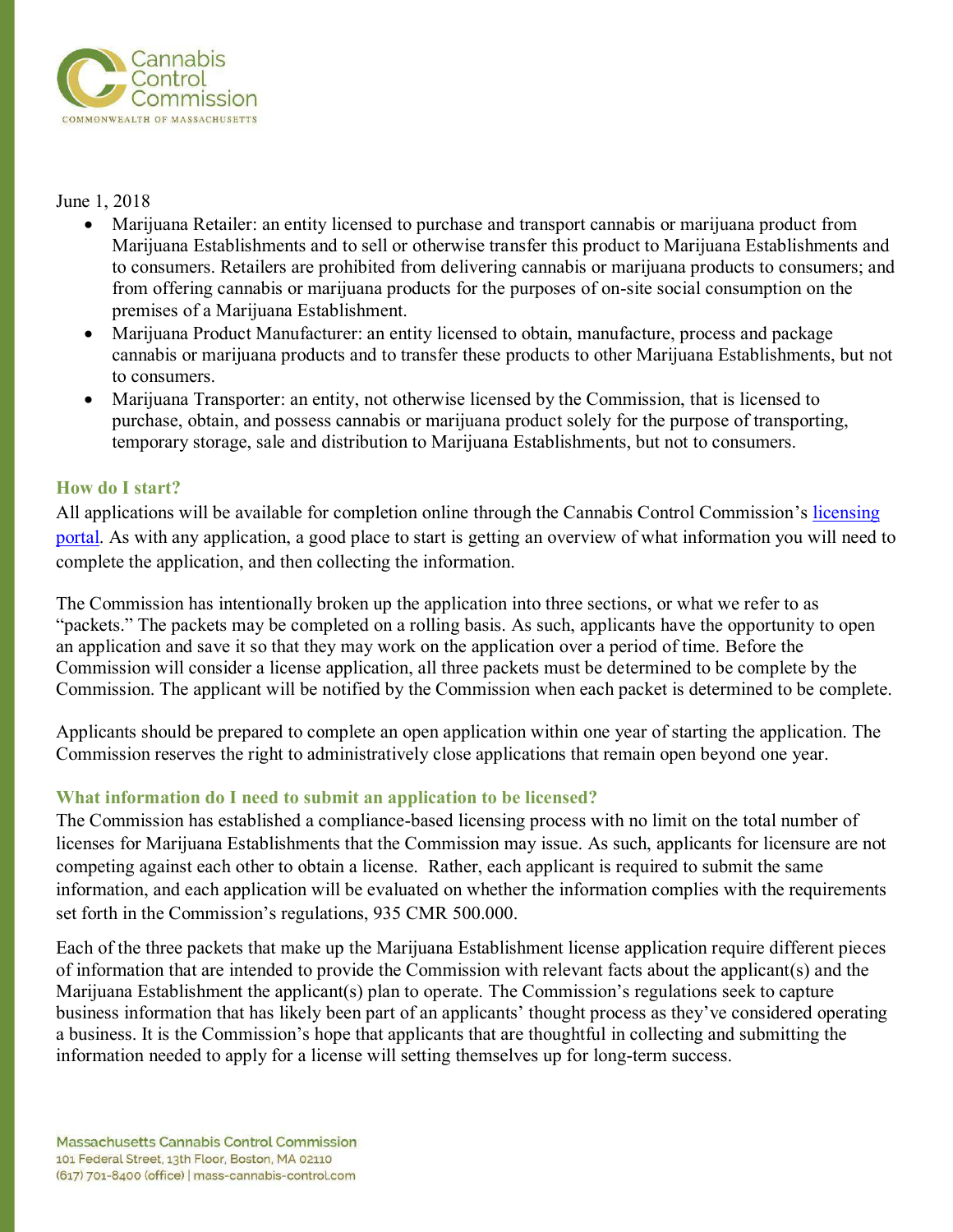

Certain applicants may be eligible for assistance preparing the license application through the Commission's Social Equity Program established in 935 CMR 500.105(17). Additional information about the eligibility criteria to participate in the Social Equity Program may be found in the document [Guidance: Summary of](https://mass-cannabis-control.com/wp-content/uploads/2018/03/UPDATED-Guidance-Summary-of-Equity-Provisions-with-6th-criterion-added.pdf)  [Equity Provisions.](https://mass-cannabis-control.com/wp-content/uploads/2018/03/UPDATED-Guidance-Summary-of-Equity-Provisions-with-6th-criterion-added.pdf)

# **Packet 1: Application of Intent**

The Application of Intent packet is intended to provide the Commission with information about the Marijuana Establishment, including:

- **Who is the marijuana-establishment applicant?** 
	- o The applicant may be an individual or several individuals. Individuals required to be named in the application include executives, managers, and close associates, as well as any person or entity who will contribute 10% of more of the initial capital to operate the Marijuana Establishment. The list must include any individual with direct or indirect authority over business policies, cultivation operations or security operations because these are individuals the Commission is likely to interact with over the term of the license. Individuals listed on the application also must disclose their individual interest in any Marijuana Establishment application for licensure or licensee, as well as their past or present business interests, including marijuana-related business interests, in other states.
- **How is the business organized?** 
	- o Applicants must provide proof that the business is registered to do business in Massachusetts. Certificates providing proof of business incorporation may be requested online from the Corporations Division of the Secretary of the Commonwealth of Massachusetts at [http://www.sec.state.ma.us.](http://www.sec.state.ma.us/) Please note that as part of the third packet, or the Management and Operations Profile, applicants will need to provide a copy of the articles or organization and bylaws, as well as certificates of good standing from the Massachusetts Department of Revenue and the Corporations Division of the Secretary of the Commonwealth's office.

# • **How will the Marijuana Establishment be funded?**

- o Applicants are required to document the amounts and sources of capital that will be used to fund the Marijuana Establishment, and certify that all funds used to invest in or finance the Marijuana Establishment were or will be lawfully obtained. They are not required to provide proof of a specific amount of available funding to operate the establishment.
- o Applicants must also show access to adequate funding to dismantle and wind down a Marijuana Establishment. This may be shown by providing proof of a financial guarantee bond or other escrowed amount of money. Massachusetts does not require a financial guarantee bond or escrow funds in a specific amount. However, the applicant will be required to explain why the amount is adequate to dismantle and wind down the particular Marijuana Establishment.

**Notice:** Documents provided to the Commission must not contain banking account numbers.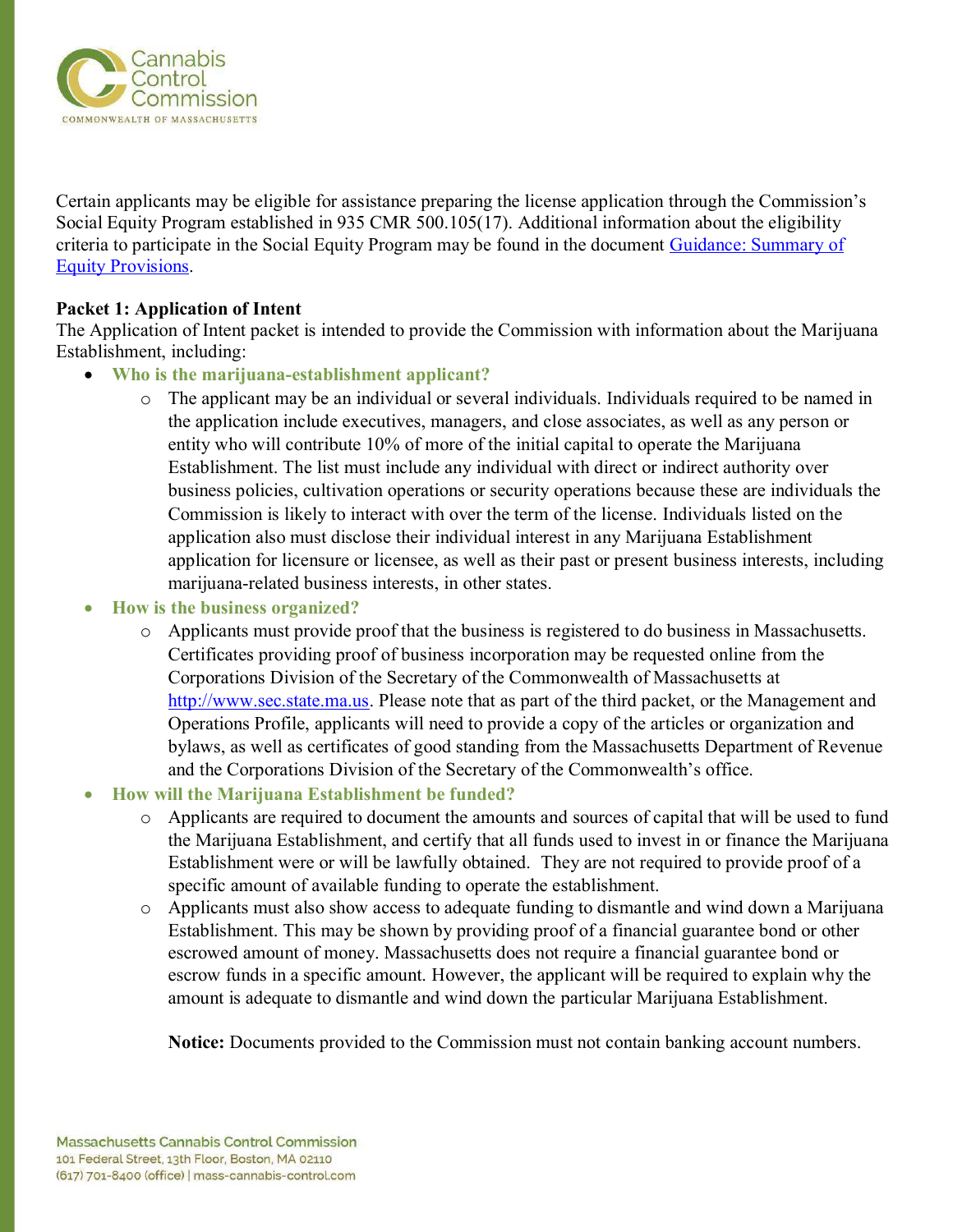

# • **Where will the Marijuana Establishment be located?**

- o Applicants must provide proof that they have a legal interest in the property where the establishment will be located. This property interest may be shown by providing any of the following:
	- a copy of the title to the property;
	- a copy of a lease;
	- an option to purchase the site;
	- a copy of a legally enforceable agreement to give title to the property; or
	- other binding permission to use the premises.
- o In addition, applicants must provide certain documentation that indicates a working relationship, including a host-community agreement, between the applicant and the community in which the Marijuana Establishment is proposed. The required documentation includes:
	- a [single-page certification form](http://mass-cannabis-control.com/wp-content/uploads/2018/04/Host-Community-Agreement-Certification-Form.pdf), available on the Commission's website, showing that a host-community agreement has been reached between the municipality and the applicant;
	- a [single-page certification form](http://mass-cannabis-control.com/wp-content/uploads/2018/04/Community-Outreach-Meeting-Attestation-Form.pdf) showing that the applicant has conducted a [community](http://mass-cannabis-control.com/wp-content/uploads/2018/04/Community-Outreach-Guidance-and-Forms.pdf)[outreach meeting](http://mass-cannabis-control.com/wp-content/uploads/2018/04/Community-Outreach-Guidance-and-Forms.pdf) within the six months before submitting the application; and
	- a description by the applicant of plans to ensure that the Marijuana Establishment is or will be compliant with the community's local laws, including codes, ordinances or bylaws.

# • **What other important information is needed?**

- $\circ$  One of the Commission's priorities as the regulatory agency with responsibility for Marijuana Establishments is having an ongoing positive impact on communities.
	- Plan for Areas of Disproportionate Impact: Accordingly, applicants are required to provide a plan to positively impact [areas of disproportionate impact.](http://mass-cannabis-control.com/wp-content/uploads/2018/04/Guidance-for-Identifying-Areas-of-Disproportionate-Impact.pdf) An "area of disproportionate impact" is defined as "a geographic area, identified by the Commission, which has had historically high rates of arrest, conviction, and incarceration related to marijuana crimes."
- o In addition, certain categories of license must provide other information specific to that license as part of the Application of Intent. This includes:
	- Microbusinesses: applicants must provide evidence that a majority of its executives have resided within the Commonwealth for a period of 12 consecutive months prior to application; and
	- Craft Cooperatives: evidence that all of its members have established residency within the Commonwealth for a period of 12 consecutive months prior to application; evidence of the cooperative's organization as a limited liability company or a limited liability partnership, or a cooperative cooperation under the laws of the Commonwealth; evidence that at least one member of the cooperative filed a Schedule F income tax form within the past five years; and evidence that the cooperative is organized consistent with the Seven Cooperative Principles established by the International Cooperative Alliance.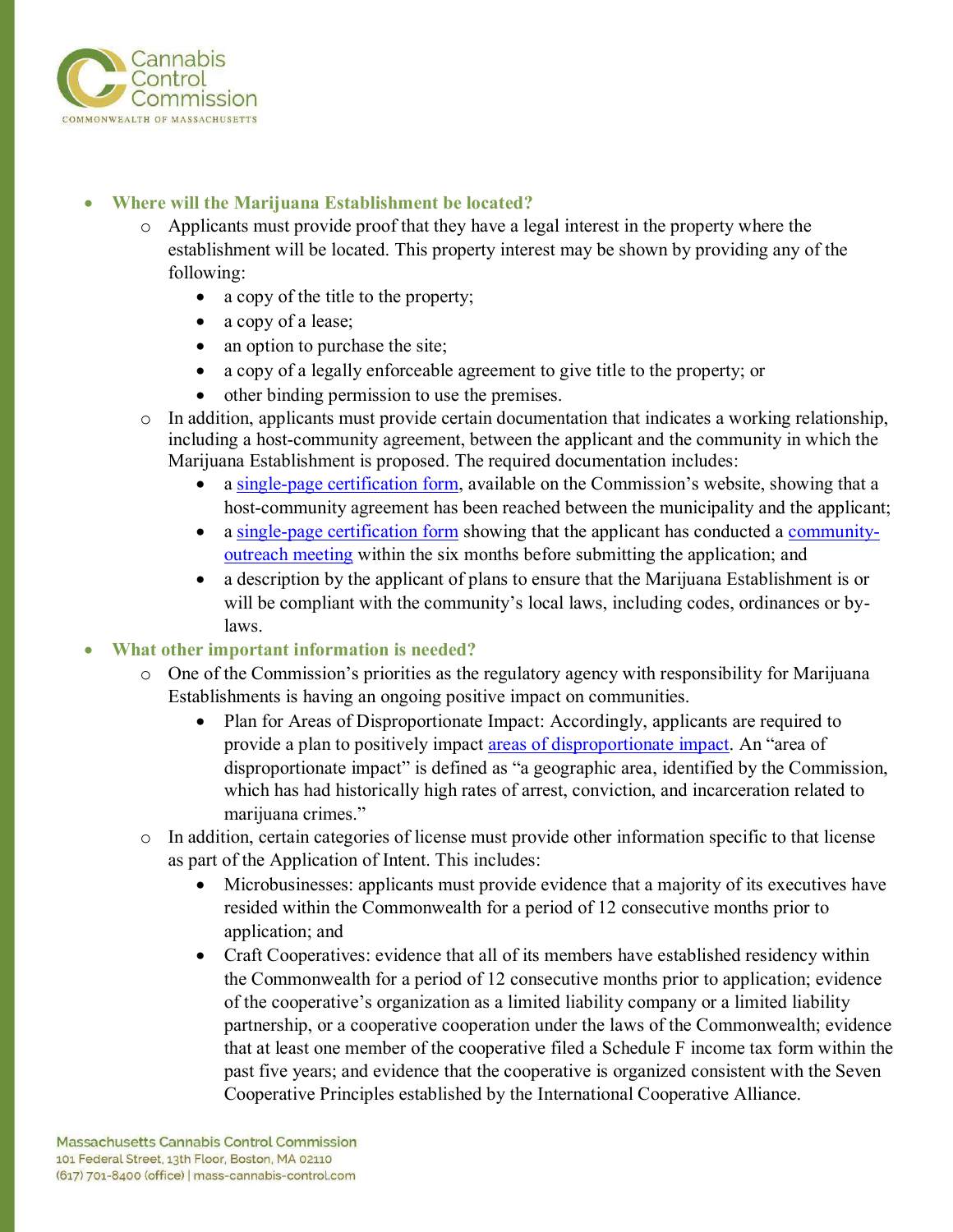

### **Packet 2: Background Check**

The Commission is required to make a determination of suitability for licensure for each applicant. As part of the suitability determination, the Commission will perform a review, for each individual listed on the application, of the individual's background. Background checks will include, but not be limited to, a review of Massachusetts' and national criminal database records; Massachusetts' and national civil database records, including professional and occupational records; involvement in other marijuana-related businesses; and actions taken against any license or registration. Applicants are not required to provide information about any conviction that has been sealed or expunged by court order.

Individuals listed on the application for licensure are required to provide a notarized Massachusetts CORI Acknowledgment Form as well as authorization to obtain a full set of fingerprints. Individuals listed on the application will be notified of the process for providing a full set of fingerprints after the completed form is received. In addition, each individual listed on the application must tell the Commission about the individual's involvement, and the involvement of an entity owned or controlled in whole or in part by the individual, in criminal or civil actions, including:

- A description of any criminal action, whether felony or misdemeanor, that resulted in a conviction, guilty plea, plea of nolo contendere or admission of sufficient facts, in any jurisdiction, Massachusetts or otherwise;
- A description of any civil action, including actions related to a professional, occupational, or fraudulent practice, in any jurisdiction;
- A description of any administrative action, including actions related to a medical or adult-use marijuana operation, in any jurisdiction;
- A description of disciplinary action taken in any jurisdiction against a license, registration, or certification held by the entity or individual, such as a suspension or revocation;
- A description of any license denial in any jurisdiction; and
- A description of any action taken against a license to prescribe or distribute controlled substances, if applicable.

**Notice:** A complete description of the required background-check information is set forth in 935 CMR 500.101(1)(b)3.

# **Packet 3: Management and Operations Profile**

The Management and Operations Profile packet is intended to provide the Commission with a snapshot of the applicants' approach to operating the Marijuana Establishment. The information required as part of this packet is an indicator that the applicant understands the legal requirements, including the Commission's regulations, and is able to operate in a lawful manner.

#### **What, if any, specific business documents do I need to provide?**

Applicants for licensure must provide a copy of the articles of organization and bylaws; a certificate of good [standing](http://www.sec.state.ma.us/cor/corpweb/corcert/certinf.htm) from the Corporations Division of the Secretary of the Commonwealth's office; and [a certificate of](https://www.mass.gov/how-to/request-a-certificate-of-good-standing-tax-compliance-or-a-corporate-tax-lien-waiver)  [good standing or certificate of tax compliance from the Department of Revenue.](https://www.mass.gov/how-to/request-a-certificate-of-good-standing-tax-compliance-or-a-corporate-tax-lien-waiver) The Commission also requires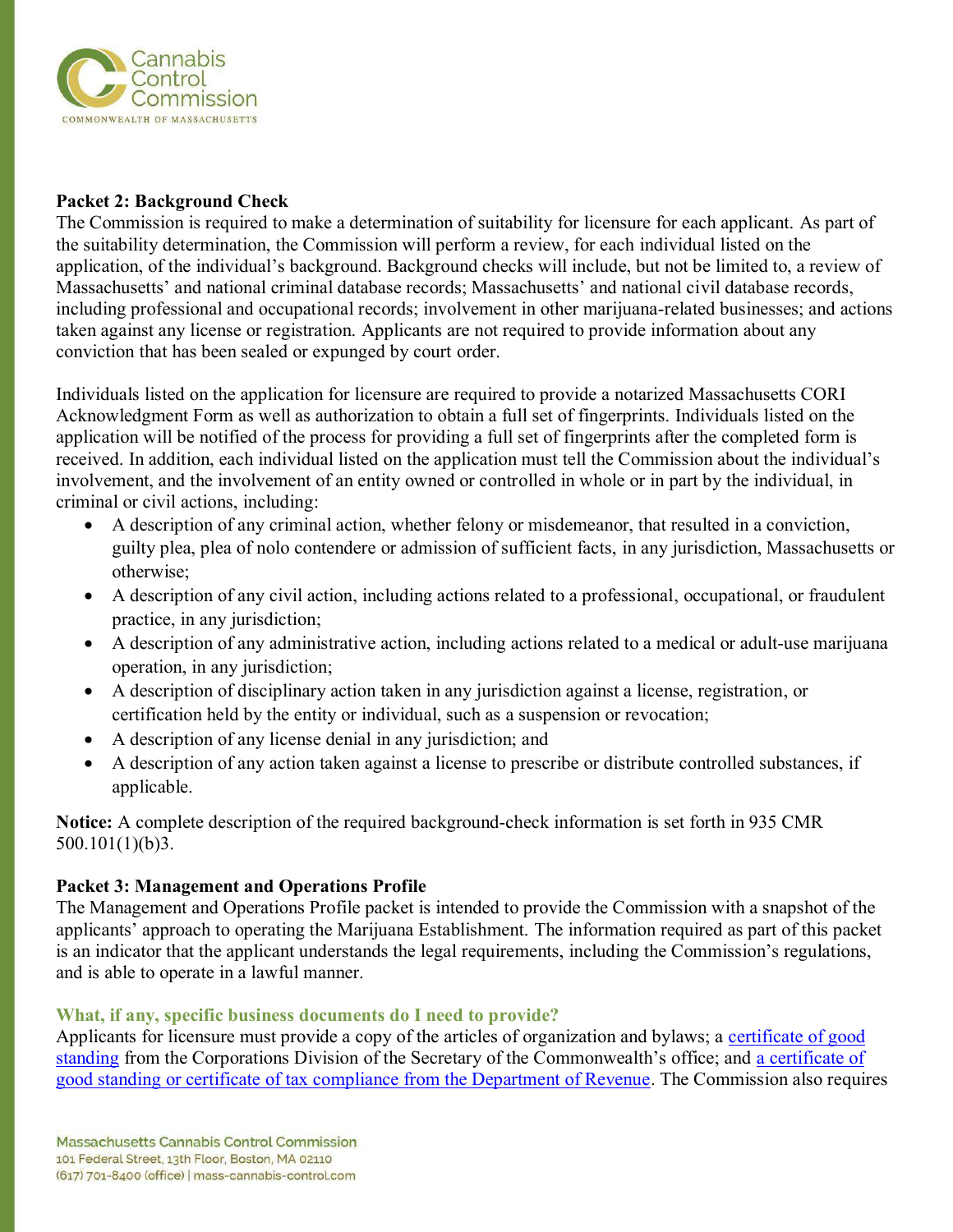

applicants to submit a summary of their business plan, including staffing and training plans, and a timeline for opening the establishment.

#### **Do I need to show proof of insurance?**

No, applicants do not need to show proof of insurance at the time the application is submitted, although they are not discouraged from doing so if they are able. Applicants do need to tell the Commission about your plan to obtain general liability insurance or otherwise meet the insurance requirements spelled out in 935 CMR 500.105(10). All operational Marijuana Establishments are required to have insurance or, if unable to obtain the minimum coverage, place money in escrow to cover any liabilities.

# **Do I need to tell the Commission who I will be employing as part of the application?**

No, applicants do not need to provide the names of anticipated employees at the time of application, although they are not discouraged from doing so if they are able. Applicants do need to provide a staffing plan, which includes a description of the types of jobs or positions that will be held by marijuana agents, and what the qualifications are for these jobs or positions. In addition, applicants need to tell the Commission how they intend to train their employees.

# **Do I need to provide internal policies and procedures to the Commission as part of the licensing process?**

- Applicants are required to provide detailed summaries of the policies and procedures that they intend to function under as a Marijuana Establishment. The Commission wants to be sure that applicants have read and understand the regulations that licensees are required to comply with, and that they are prepared to put them into practice. Applicants are required to provide summaries of the following:
	- o Security plans and procedures;
	- o Plans to prevent the diversion of marijuana products;
	- o Plans to store marijuana products;
	- o Transportation plans, if applicable, or indicate why it is not applicable;
	- o Inventory procedures;
	- o Quality control and contaminant testing procedures, as applicable under license type;
	- o Personnel policies;
	- o Dispensing procedures;
	- o Record-keeping procedures;
	- o Policies and procedures for maintaining financial records; and
	- o Diversity plans to promote equity among women, minorities, veterans, people with disabilities, and people of all gender identities and sexual orientation.
- In addition, certain categories of license must provide other information specific to that license. This includes:
	- o Retailers: a description of the retail applicant's plan to obtain marijuana products from a licensed Marijuana Establishment;
	- o Cultivators: an operational plan, including policies and procedures, for the cultivation of marijuana; and
	- o Product Manufacturers: descriptions of the types of marijuana products planned for manufacture, methods of production and a sample of any unique identifying mark or branding that the applicant anticipates including on the products.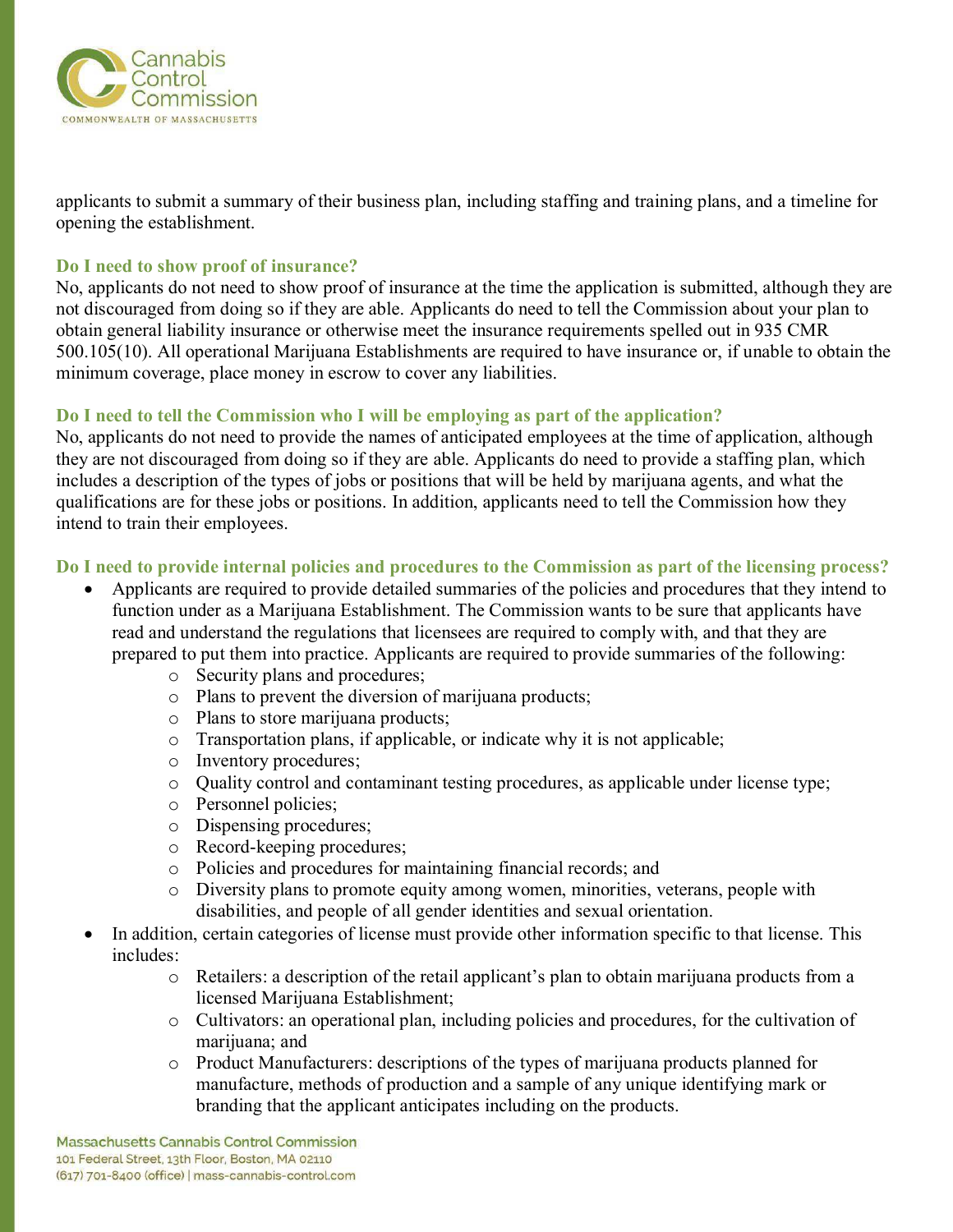

# **I am a certified priority applicant. Is there a special process for me?**

• The Commission will collect the same information from priority applicants as non-priority applicants. However, the Commission's regulations identify two categories of applicant who will receive priority review status by the Commission as required by [St.](file:///C:/Users/brmcbride/Desktop/Before%20the%20Commission%20will%20consider%20a%20license%20application,%20all%203%20packets%20must%20be%20determined%20to%20be%20complete%20by%20the%20Commission.%20%20Thhttps:/malegislature.gov/Laws/SessionLaws/Acts/2017/Chapter55) 2017, c. 55, An Act to Ensure Safe Access to Marijuana: applicants that qualify under 935 CMR 500.101(1)(e) as Economic Empowerment Priority Applicants and applicants that qualify under 935 CMR 500.101(2)(a), as existing Registered Medical Dispensary ("RMD")Priority Applicants. By law, priority applicants must have applied to the Commission as qualifying for priority status between April 1-April 15, 2018.

If you are a certified priority applicant, the Commission will issue you an identifying number. This number should be used when you file your license application, regardless of when you file it, because it tells the Commission you are a certified priority applicant. As a certified priority applicant, your application will be reviewed by the Commission before applications that are not filed by certified priority applicants, regardless of when you file it. So, retain your identifying number and use it.

# **How will my application be reviewed?**

• Before the Commission will consider whether to grant or deny a license, all three packets must be determined to be complete by the Commission. The individual listed as the contact person for the applicant will receive an email from a representative of the Commission when each packet is determined to be complete, and again when the full application is determined to be complete and time-stamped by the Commission.

Applications for priority applicants will be accepted on April 17, 2018, and reviewed on an alternating basis. Priority applicants will retain their priority review status, even if they wait to apply after the license review process opens to all applicants on May 1, 2018 and June 1, 2018. The review status will remain in effect until the Commission promulgates a regulation or establishes a policy or procedure to the contrary.

Applications submitted by certified priority applicants will be reviewed first, alternating between the two categories of priority applicant, beginning with the first-in-time application from either an Economic Empowerment Priority Applicant or an RMD Priority Applicant and moving on to applications from non-priority applicants when there are no additional priority applications ready for review.

Applications will be evaluated based on:

- $\circ$  How completely the applicant responded to the required criteria in the application;
- o The applicant's compliance or ability to comply with Massachusetts laws and regulations, particularly 935 CMR 500.000; and
- o The applicant's suitability for licensure based on 935 CMR 500.101(1), 500.800 and 500.801, which takes into consideration the suitability of any individual person listed on the application.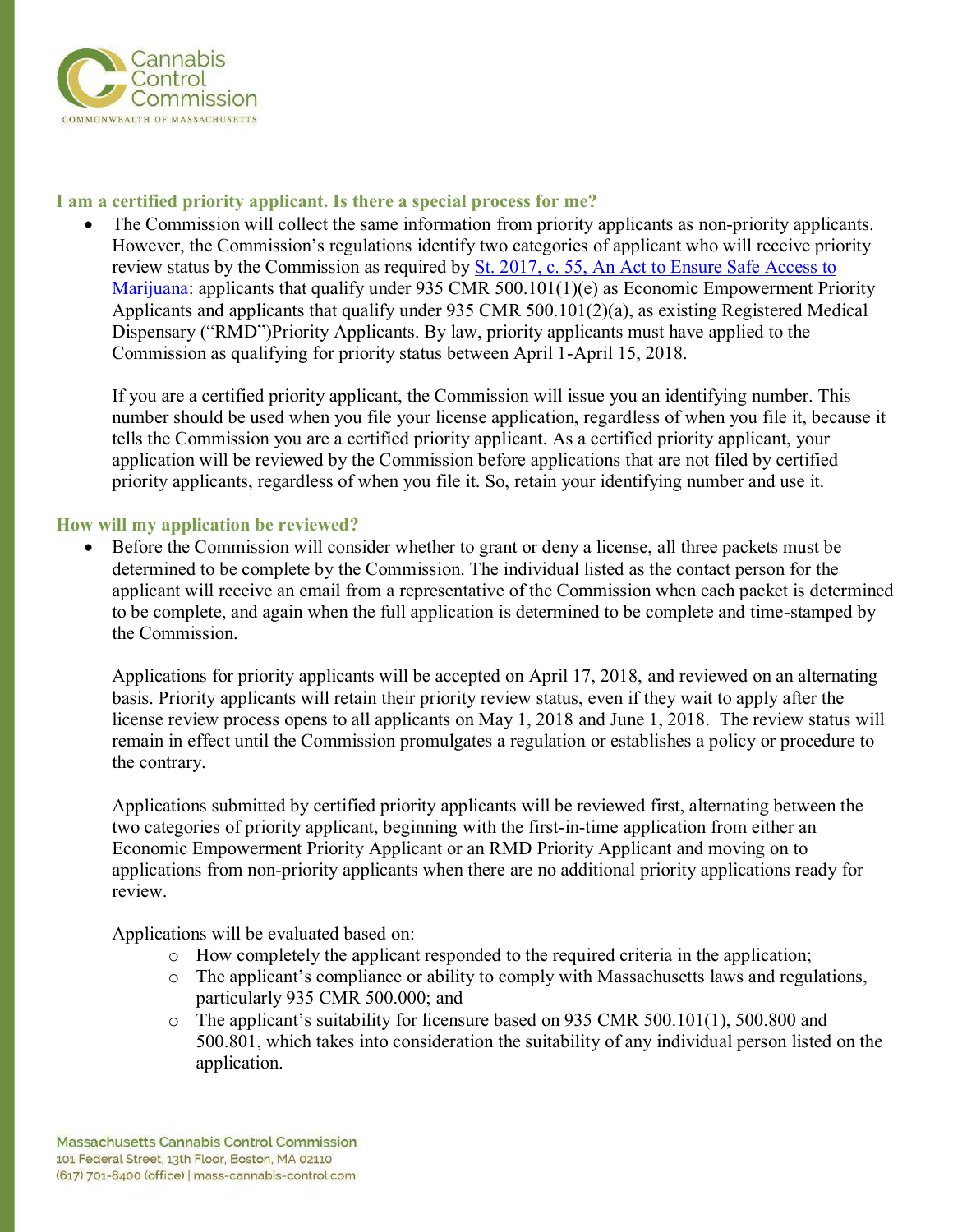

A Marijuana Establishment is required to comply with the laws of the municipality in which the applicant wishes to locate. The regulations require that the complete application will also be sent to the municipality in which the Marijuana Establishment will operate its business. The municipality will be asked to respond to the Commission, within 60 days, whether the proposed Marijuana Establishment is in compliance with local bylaws and ordinances, including but not limited to zoning bylaws.

The Commission has 90 days from the date it determines that the application is complete in which to either grant a provisional license or deny a license based upon the application submitted by the applicant. The municipal response occurs within this 90-day period.

Denials of licensure will state the reason for the denial. Provisional licenses will include conditions that the applicant must satisfy to receive a final license. One condition that any applicant receiving a provisional license should be prepared for is an architectural plan review followed by a scheduled physical inspection of the premises on which the Marijuana Establishment will be located by the licensing and inspectional staff of the Commission.

#### **When may I open for business?**

• Once you receive a final license. Before the issuance of a final license the applicant must provide the Commission with any information not available at the time of initial application requested by the Commission and undergo an inspection. The applicant must also pay the required license fee. Final licenses may be subject to reasonable conditions. The final license must be prominently displayed on the premises of the Marijuana Establishment. A license expires one year from the date of issuance. A license will not be reviewed automatically, and the applicant must apply for renewal.

#### **When will applications be available?**

- License/Certification Application Timeline
	- April 2 at noon:
		- o Begin certification application for priority applicants
			- Registered Marijuana Dispensaries Priority Applicants
			- **Economic Empowerment Priority Applicants**
	- April 17:
		- o Begin accepting license applications from certified priority applicants
			- All license types available for priority applicants
	- May 1:
		- o Open applications for:
			- Cultivation
			- **Microbusiness**
			- Craft Cooperatives
			- **Independent Testing Labs**
			- Lab Agents